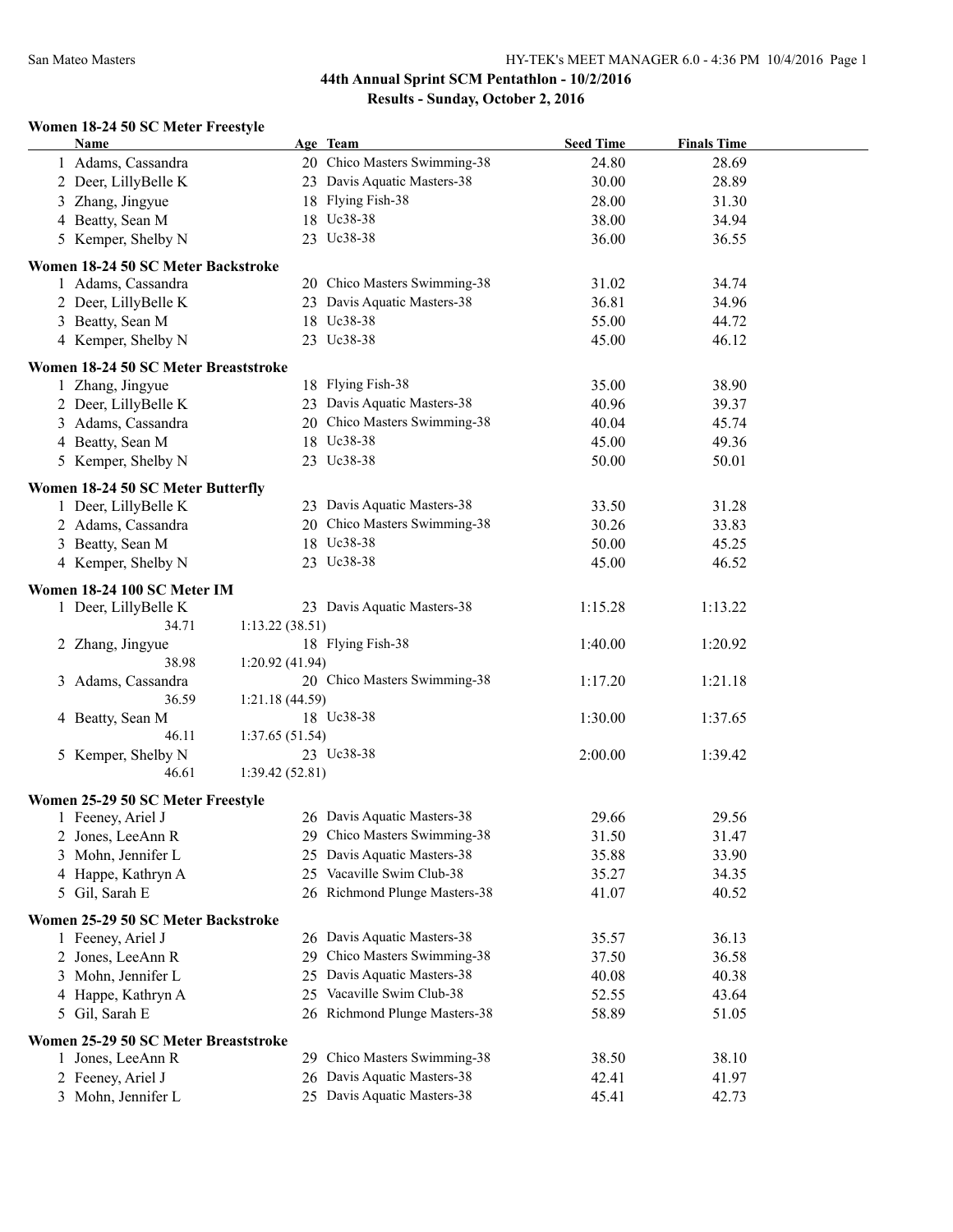| (Women 25-29 50 SC Meter Breaststroke) |                |                                      |         |         |
|----------------------------------------|----------------|--------------------------------------|---------|---------|
| 4 Happe, Kathryn A                     |                | 25 Vacaville Swim Club-38            | 55.30   | 48.62   |
| 5 Gil, Sarah E                         |                | 26 Richmond Plunge Masters-38        | 54.47   | 50.16   |
| Women 25-29 50 SC Meter Butterfly      |                |                                      |         |         |
| 1 Jones, LeeAnn R                      |                | 29 Chico Masters Swimming-38         | 33.50   | 32.82   |
| 2 Feeney, Ariel J                      |                | 26 Davis Aquatic Masters-38          | 32.08   | 33.39   |
| 3 Happe, Kathryn A                     |                | 25 Vacaville Swim Club-38            | 45.19   | 37.11   |
| 4 Mohn, Jennifer L                     |                | 25 Davis Aquatic Masters-38          | 40.07   | 38.32   |
| 5 Gil, Sarah E                         |                | 26 Richmond Plunge Masters-38        | 46.67   | 43.98   |
|                                        |                |                                      |         |         |
| Women 25-29 100 SC Meter IM            |                |                                      |         |         |
| 1 Jones, LeeAnn R                      |                | 29 Chico Masters Swimming-38         | 1:16.50 | 1:15.42 |
| 34.77                                  | 1:15.42(40.65) |                                      |         |         |
| 2 Feeney, Ariel J                      |                | 26 Davis Aquatic Masters-38          | 1:15.88 | 1:16.69 |
| 35.39                                  | 1:16.69(41.30) |                                      |         |         |
| 3 Mohn, Jennifer L<br>39.62            |                | 25 Davis Aquatic Masters-38          | 1:25.08 | 1:22.89 |
|                                        | 1:22.89(43.27) | 25 Vacaville Swim Club-38            |         |         |
| 4 Happe, Kathryn A<br>40.08            |                |                                      | 1:45.16 | 1:27.58 |
| 5 Gil, Sarah E                         | 1:27.58(47.50) | 26 Richmond Plunge Masters-38        | 1:52.00 | 1:42.74 |
| 49.51                                  | 1:42.74(53.23) |                                      |         |         |
|                                        |                |                                      |         |         |
| Women 30-34 50 SC Meter Freestyle      |                |                                      |         |         |
| 1 Ballenger, Marie A                   |                | 30 The Olympic Club-38               | 27.00   | 27.80   |
| 2 Hernandez, Sarah M                   |                | 32 Davis Aquatic Masters-38          | 28.00   | 28.27   |
| 3 Bronson, Meredith C                  |                | 34 Mountain View Masters-38          | 28.57   | 29.25   |
| 4 Naddy, Carley J                      |                | 30 Arden Hills Masters Swimming-38   | 29.95   | 30.59   |
| 5 Jouras, Allison                      |                | 32 Uc38-38                           | 34.00   | 31.20   |
| 6 Saffaie, Kathryn M                   |                | 32 Uc38-38                           | 33.00   | 31.44   |
| Curtis, Stephanie S<br>7.              |                | 34 Sacramento Masters-38             | 32.86   | 32.05   |
| 8 Chinn, Sarah M                       |                | 32 Manatee Aquatic Masters Inc-38    | 32.00   | 32.16   |
| 9 Bratberg, Amanda F                   |                | 31 Fountaingrove Masters Swimming-38 | 34.67   | 33.89   |
| 10 Albers, Lynea R                     |                | 32 Spare Time American River Mast-38 | 31.00   | 34.40   |
| 11 Sroka, Nicole                       |                | 33 Sacramento Masters-38             | 35.89   | 36.25   |
| Women 30-34 50 SC Meter Backstroke     |                |                                      |         |         |
| 1 Hernandez, Sarah M                   |                | 32 Davis Aquatic Masters-38          | 31.00   | 31.31   |
| 2 Ballenger, Marie A                   |                | 30 The Olympic Club-38               | 31.00   | 32.88   |
| 3 Bronson, Meredith C                  |                | 34 Mountain View Masters-38          | 33.88   | 34.23   |
| 4 Naddy, Carley J                      |                | 30 Arden Hills Masters Swimming-38   | 34.90   | 36.13   |
| Saffaie, Kathryn M<br>5                |                | 32 Uc38-38                           | 39.00   | 38.21   |
| 6 Jouras, Allison                      |                | 32 Uc38-38                           | 40.00   | 38.61   |
| Chinn, Sarah M<br>7                    |                | 32 Manatee Aquatic Masters Inc-38    | 40.00   | 38.88   |
| Curtis, Stephanie S<br>8               |                | 34 Sacramento Masters-38             | 39.78   | 39.52   |
| Bratberg, Amanda F<br>9                |                | 31 Fountaingrove Masters Swimming-38 | 40.83   | 39.55   |
| Albers, Lynea R<br>10                  |                | 32 Spare Time American River Mast-38 | 37.00   | 40.68   |
| 11 Sroka, Nicole                       |                | 33 Sacramento Masters-38             | 42.30   | 43.10   |
|                                        |                |                                      |         |         |
| Women 30-34 50 SC Meter Breaststroke   |                |                                      |         |         |
| 1 Ballenger, Marie A                   |                | 30 The Olympic Club-38               | 36.00   | 36.00   |
| 2 Hernandez, Sarah M                   |                | 32 Davis Aquatic Masters-38          | 37.00   | 36.71   |
| 3 Bronson, Meredith C                  |                | 34 Mountain View Masters-38          | 37.06   | 38.63   |
| 4 Chinn, Sarah M                       |                | 32 Manatee Aquatic Masters Inc-38    | 41.50   | 40.61   |
| 5 Jouras, Allison                      |                | 32 Uc38-38                           | 46.00   | 41.86   |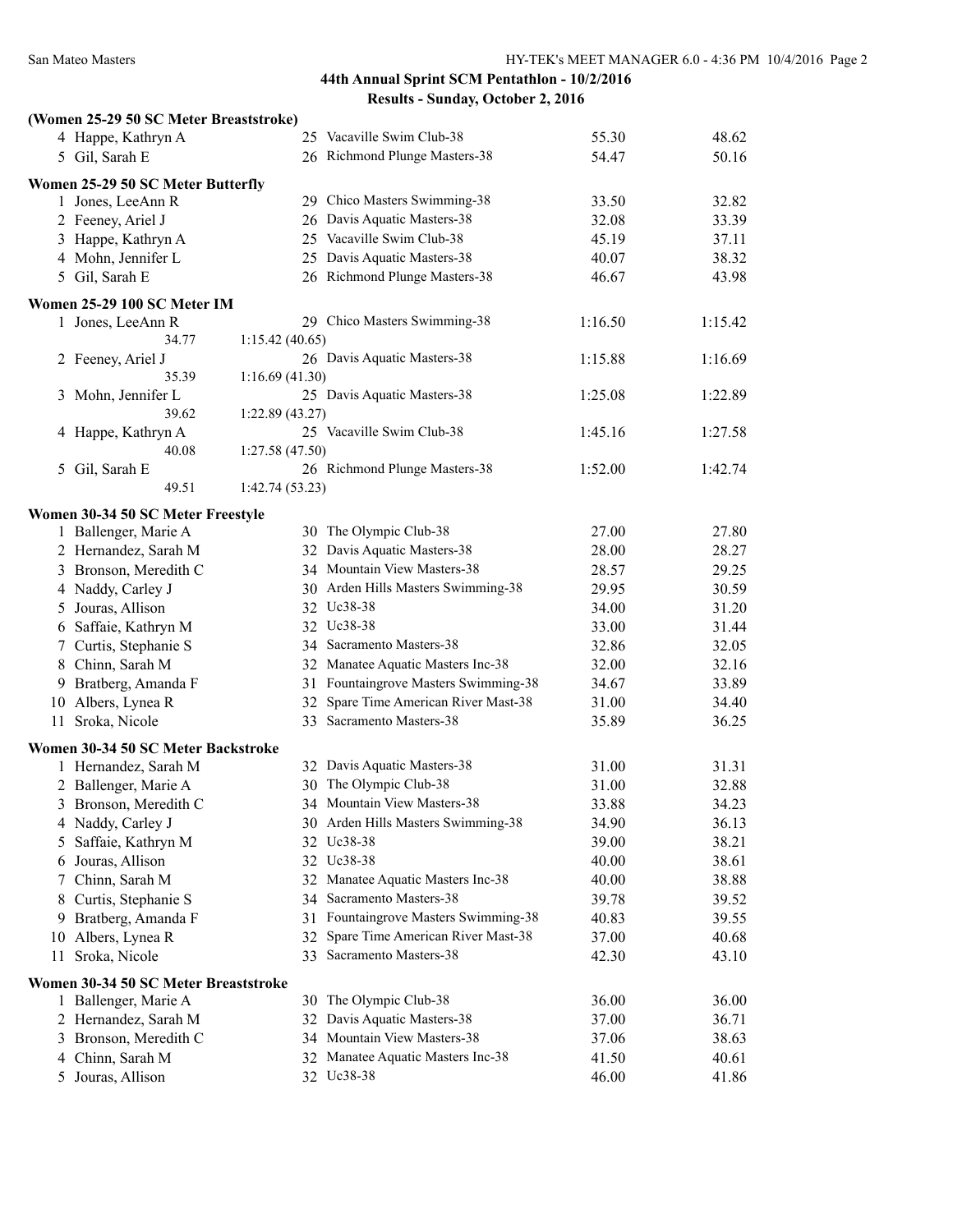|    | (Women 30-34 50 SC Meter Breaststroke)                     |                 |                                      |         |         |
|----|------------------------------------------------------------|-----------------|--------------------------------------|---------|---------|
|    | 6 Curtis, Stephanie S                                      |                 | 34 Sacramento Masters-38             | 43.38   | 43.87   |
|    | 7 Saffaie, Kathryn M                                       |                 | 32 Uc38-38                           | 45.00   | 46.01   |
|    | 8 Bratberg, Amanda F                                       |                 | 31 Fountaingrove Masters Swimming-38 | 45.80   | 47.07   |
|    | 9 Albers, Lynea R                                          |                 | 32 Spare Time American River Mast-38 | 39.00   | 47.43   |
|    | 10 Sroka, Nicole                                           |                 | 33 Sacramento Masters-38             | 46.87   | 47.54   |
|    | Women 30-34 50 SC Meter Butterfly                          |                 |                                      |         |         |
|    | *1 Ballenger, Marie A                                      |                 | 30 The Olympic Club-38               | 29.00   | 30.07   |
|    | *1 Hernandez, Sarah M                                      |                 | 32 Davis Aquatic Masters-38          | 30.00   | 30.07   |
|    | 3 Bronson, Meredith C                                      |                 | 34 Mountain View Masters-38          | 31.70   | 33.07   |
|    | 4 Jouras, Allison                                          |                 | 32 Uc38-38                           | 39.00   | 33.42   |
|    | 5 Curtis, Stephanie S                                      |                 | 34 Sacramento Masters-38             | 35.19   | 34.55   |
|    | 6 Chinn, Sarah M                                           |                 | 32 Manatee Aquatic Masters Inc-38    | 36.50   | 35.30   |
|    | 7 Saffaie, Kathryn M                                       |                 | 32 Uc38-38                           | 38.00   | 35.35   |
|    | 8 Bratberg, Amanda F                                       |                 | 31 Fountaingrove Masters Swimming-38 | 40.08   | 39.28   |
| 9  | Sroka, Nicole                                              |                 | 33 Sacramento Masters-38             | 40.28   | 42.13   |
|    | Women 30-34 100 SC Meter IM                                |                 |                                      |         |         |
|    | 1 Hernandez, Sarah M                                       |                 | 32 Davis Aquatic Masters-38          | 1:09.00 | 1:08.77 |
|    | 31.55                                                      | 1:08.77(37.22)  |                                      |         |         |
|    | 2 Ballenger, Marie A                                       |                 | 30 The Olympic Club-38               | 1:09.00 | 1:10.55 |
|    | 33.38                                                      | 1:10.55(37.17)  |                                      |         |         |
| 3  | Bronson, Meredith C                                        |                 | 34 Mountain View Masters-38          | 1:11.06 | 1:14.49 |
|    | 34.89                                                      | 1:14.49(39.60)  |                                      |         |         |
| 4  | Chinn, Sarah M                                             |                 | 32 Manatee Aquatic Masters Inc-38    | 1:20.00 | 1:19.51 |
|    | 38.12                                                      | 1:19.51(41.39)  |                                      |         |         |
| 5. | Curtis, Stephanie S                                        |                 | 34 Sacramento Masters-38             | 1:20.13 | 1:20.47 |
|    | 37.89                                                      | 1:20.47(42.58)  |                                      |         |         |
|    | 6 Jouras, Allison<br>37.60                                 | 1:21.71(44.11)  | 32 Uc38-38                           | 1:30.00 | 1:21.71 |
| 7. | Saffaie, Kathryn M                                         |                 | 32 Uc38-38                           | 1:28.00 | 1:24.35 |
|    | 38.69                                                      | 1:24.35(45.66)  |                                      |         |         |
|    | 8 Bratberg, Amanda F                                       |                 | 31 Fountaingrove Masters Swimming-38 | 1:30.47 | 1:28.32 |
|    | 39.64                                                      | 1:28.32(48.68)  |                                      |         |         |
| 9  | Albers, Lynea R                                            |                 | 32 Spare Time American River Mast-38 | 1:30.00 | 1:28.74 |
|    | 41.80                                                      | 1:28.74(46.94)  |                                      |         |         |
|    | 10 Sroka, Nicole                                           |                 | 33 Sacramento Masters-38             | 1:24.96 | 1:29.95 |
|    | 42.50                                                      | 1:29.95 (47.45) |                                      |         |         |
|    | Women 35-39 50 SC Meter Freestyle                          |                 |                                      |         |         |
|    | 1 Gentles, Melanie H                                       |                 | 39 Davis Aquatic Masters-38          | 31.22   | 31.23   |
|    | 2 Chow, Jackie I                                           |                 | 38 Davis Aquatic Masters-38          | 33.99   | 34.15   |
|    | 3 Belluomini, Melanie C                                    |                 | 39 Davis Aquatic Masters-38          | 35.29   | 35.60   |
|    |                                                            |                 |                                      |         |         |
|    | Women 35-39 50 SC Meter Backstroke<br>1 Gentles, Melanie H |                 | 39 Davis Aquatic Masters-38          | 37.92   | 38.00   |
|    | 2 Chow, Jackie I                                           |                 | 38 Davis Aquatic Masters-38          | 39.99   | 38.76   |
|    | 3 Belluomini, Melanie C                                    |                 | 39 Davis Aquatic Masters-38          | 45.08   | 46.37   |
|    |                                                            |                 |                                      |         |         |
|    | Women 35-39 50 SC Meter Breaststroke                       |                 |                                      |         |         |
|    | 1 Gentles, Melanie H                                       |                 | 39 Davis Aquatic Masters-38          | 40.80   | 41.38   |
|    | 2 Chow, Jackie I                                           |                 | 38 Davis Aquatic Masters-38          | 50.99   | 49.82   |
|    | Women 35-39 50 SC Meter Butterfly                          |                 |                                      |         |         |
|    | 1 Gentles, Melanie H                                       |                 | 39 Davis Aquatic Masters-38          | 35.49   | 34.98   |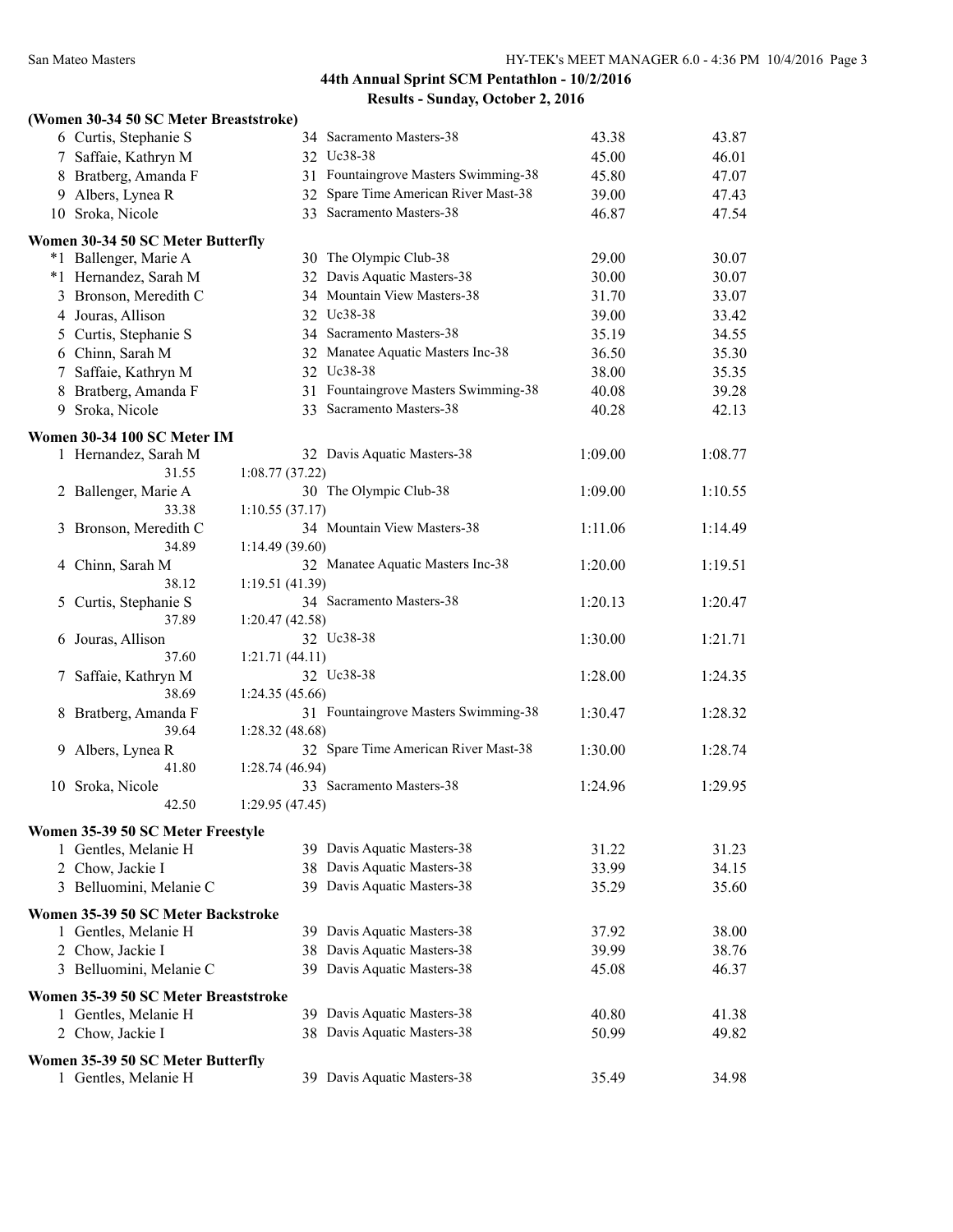| (Women 35-39 50 SC Meter Butterfly)                 |                 |                                                               |         |         |
|-----------------------------------------------------|-----------------|---------------------------------------------------------------|---------|---------|
| 2 Belluomini, Melanie C                             |                 | 39 Davis Aquatic Masters-38                                   | 35.12   | 35.91   |
| 3 Chow, Jackie I                                    |                 | 38 Davis Aquatic Masters-38                                   | 38.99   | 36.67   |
| Women 35-39 100 SC Meter IM                         |                 |                                                               |         |         |
| 1 Gentles, Melanie H                                |                 | 39 Davis Aquatic Masters-38                                   | 1:19.35 | 1:20.01 |
| 37.20                                               | 1:20.01(42.81)  |                                                               |         |         |
| 2 Chow, Jackie I                                    |                 | 38 Davis Aquatic Masters-38                                   | 1:33.99 | 1:31.94 |
| 41.05                                               | 1:31.94 (50.89) |                                                               |         |         |
| Women 40-44 50 SC Meter Freestyle                   |                 |                                                               |         |         |
| 1 Sermek, Leila                                     |                 | 41 Unattached-PC                                              | 32.00   | 31.00   |
| 2 Bradford, Krystin L                               |                 | 42 Fountaingrove Masters Swimming-38                          | 45.00   | 38.74   |
| 3 Hebert, Trudi                                     |                 | 44 Richmond Plunge Masters-38                                 | 42.72   | 41.27   |
|                                                     |                 |                                                               |         |         |
| Women 40-44 50 SC Meter Backstroke                  |                 |                                                               |         |         |
| 1 Sermek, Leila                                     |                 | 41 Unattached-PC                                              | 38.00   | 37.93   |
| 2 Bradford, Krystin L                               |                 | 42 Fountaingrove Masters Swimming-38                          | 50.00   | 47.92   |
| 3 Hebert, Trudi                                     |                 | 44 Richmond Plunge Masters-38                                 | 58.18   | 52.69   |
| Women 40-44 50 SC Meter Breaststroke                |                 |                                                               |         |         |
| 1 Sermek, Leila                                     |                 | 41 Unattached-PC                                              | 45.00   | 42.04   |
| 2 Bradford, Krystin L                               |                 | 42 Fountaingrove Masters Swimming-38                          | 55.00   | 50.18   |
| --- Hebert, Trudi                                   |                 | 44 Richmond Plunge Masters-38                                 | 53.34   | DQ      |
| Women 40-44 50 SC Meter Butterfly                   |                 |                                                               |         |         |
| 1 Sermek, Leila                                     |                 | 41 Unattached-PC                                              | 35.00   | 33.53   |
| 2 Bradford, Krystin L                               |                 | 42 Fountaingrove Masters Swimming-38                          | 50.00   | 42.28   |
|                                                     |                 |                                                               |         |         |
| Women 40-44 100 SC Meter IM                         |                 |                                                               |         |         |
| 1 Sermek, Leila                                     |                 | 41 Unattached-PC                                              | 1:20.00 | 1:19.93 |
| 36.99                                               | 1:19.93(42.94)  |                                                               |         |         |
| 2 Bradford, Krystin L                               |                 | 42 Fountaingrove Masters Swimming-38                          | 1:45.00 | 1:39.41 |
| 45.50                                               | 1:39.41(53.91)  |                                                               |         |         |
| Women 45-49 50 SC Meter Freestyle                   |                 |                                                               |         |         |
| 1 Rublein, Susanne P                                |                 | 46 Manatee Aquatic Masters Inc-38                             | 31.00   | 30.83   |
| 2 Fahlen, Lola                                      |                 | 47 Almaden Masters-PC                                         | 37.00   | 37.16   |
| 3 Asnault, Wendy                                    |                 | 47 Chico Masters Swimming-38                                  | 37.60   | 38.64   |
| 4 Rich, Sharon                                      |                 | 49 Spare Time American River Mast-38                          | 1:15.00 | 54.99   |
| Women 45-49 50 SC Meter Backstroke                  |                 |                                                               |         |         |
| 1 Rublein, Susanne P                                |                 | 46 Manatee Aquatic Masters Inc-38                             | 37.00   | 37.25   |
| 2 Fahlen, Lola                                      |                 | 47 Almaden Masters-PC                                         | 45.00   | 43.99   |
|                                                     |                 |                                                               |         |         |
| Women 45-49 50 SC Meter Breaststroke                |                 |                                                               |         |         |
| 1 Rublein, Susanne P                                |                 | 46 Manatee Aquatic Masters Inc-38                             | 40.50   | 39.75   |
| 2 Asnault, Wendy                                    |                 | 47 Chico Masters Swimming-38                                  | 48.90   | 47.18   |
| 3 Fahlen, Lola                                      |                 | 47 Almaden Masters-PC<br>49 Spare Time American River Mast-38 | 47.00   | 48.85   |
| 4 Rich, Sharon                                      |                 |                                                               | 1:45.00 | 1:12.34 |
|                                                     |                 |                                                               |         |         |
| Women 45-49 50 SC Meter Butterfly                   |                 |                                                               |         |         |
| 1 Rublein, Susanne P                                |                 | 46 Manatee Aquatic Masters Inc-38                             | 36.00   | 38.45   |
|                                                     |                 |                                                               |         |         |
| Women 45-49 100 SC Meter IM<br>1 Rublein, Susanne P |                 | 46 Manatee Aquatic Masters Inc-38                             | 1:17.00 | 1:17.72 |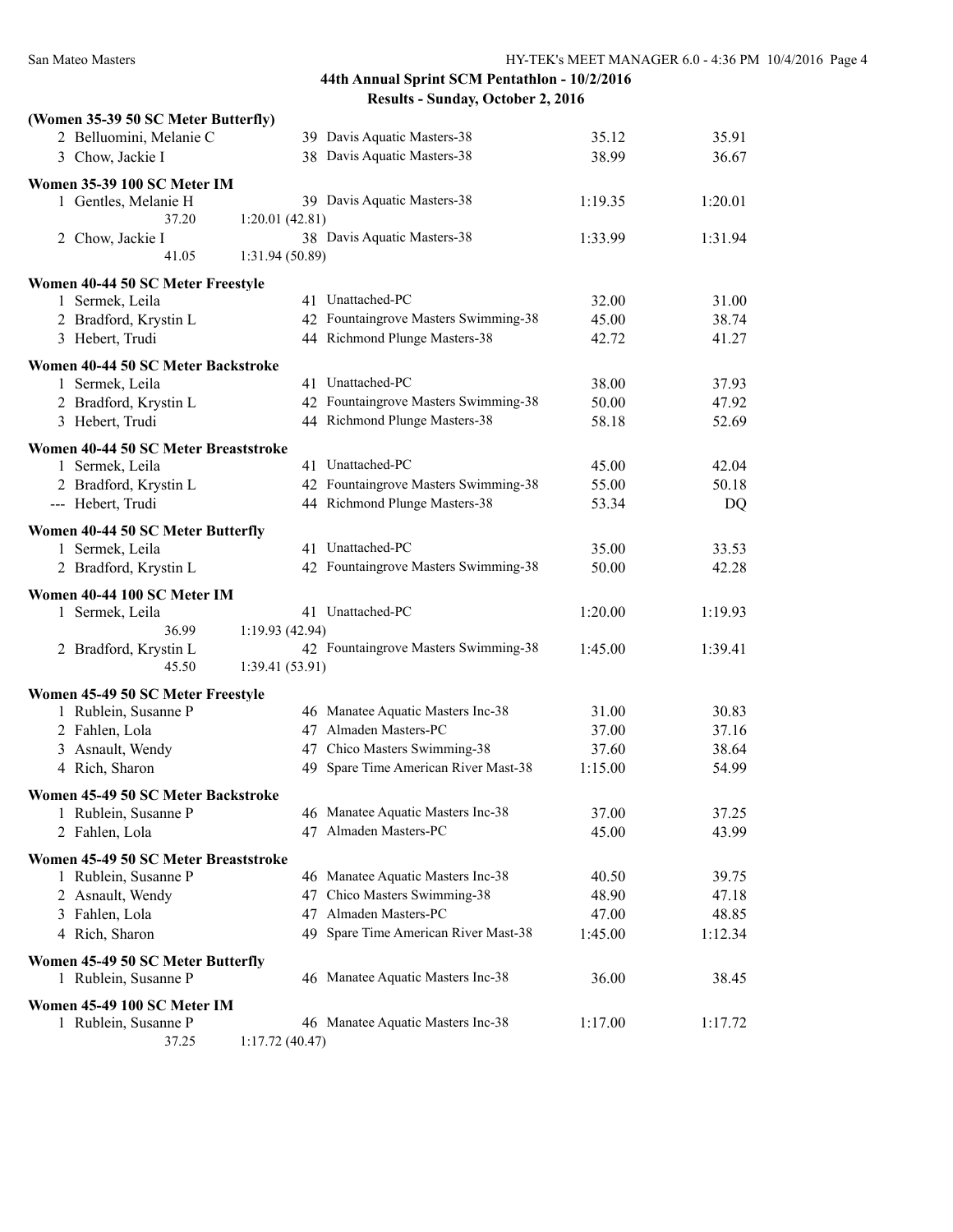#### **Women 50-54 50 SC Meter Freestyle**

|    | 1 Elsbach, Kimberly D                |                | 53 Davis Aquatic Masters-38          | 31.15   | 32.06   |
|----|--------------------------------------|----------------|--------------------------------------|---------|---------|
|    | 2 Dodd, Dina                         |                | 53 Northern Sierra Masters Swimmi-38 | 31.90   | 32.56   |
| 3  | Miller, Janelle E                    |                | 53 Oregon Masters-37                 | 33.31   | 32.88   |
|    | 4 Donaldson, Deborah                 |                | 51 Chico Masters Swimming-38         | 33.92   | 33.13   |
| 5  | Russell, Jane E                      |                | 53 Davis Aquatic Masters-38          | 32.91   | 33.20   |
|    | 6 Cahill, Janet C                    |                | 50 Rocklin Aquatics Masters-38       | 33.00   | 33.36   |
| 7  | Roepke, Maggie S                     | 54             | Spare Time American River Mast-38    | 35.50   | 33.50   |
|    | 8 Loomis, Carloline                  |                | 53 Davis Aquatic Masters-38          | NT      | 34.36   |
|    | 9 Connolly, Cindi                    |                | 52 Fountaingrove Masters Swimming-38 | 34.97   | 34.67   |
|    | 10 Crow, Joan A                      |                | 52 Davis Aquatic Masters-38          | 37.85   | 35.94   |
|    | 11 Phalen, Jennifer R                |                | 52 Davis Aquatic Masters-38          | 36.10   | 36.27   |
|    | 12 Fricke, Mary S                    | 53             | Spare Time American River Mast-38    | 44.30   | 45.49   |
|    | 13 Cutting, Kathy                    |                | 53 Tri Valley Masters-38             | 55.94   | 56.95   |
|    | Women 50-54 50 SC Meter Backstroke   |                |                                      |         |         |
|    | 1 Russell, Jane E                    |                | 53 Davis Aquatic Masters-38          | 37.46   | 37.47   |
|    | 2 Connolly, Cindi                    |                | 52 Fountaingrove Masters Swimming-38 | 38.95   | 39.57   |
|    | 3 Donaldson, Deborah                 |                | 51 Chico Masters Swimming-38         | 41.65   | 39.58   |
|    | 4 Roepke, Maggie S                   | 54             | Spare Time American River Mast-38    | 42.00   | 39.60   |
| 5  | Cahill, Janet C                      |                | 50 Rocklin Aquatics Masters-38       | 38.50   | 39.86   |
|    | 6 Miller, Janelle E                  | 53             | Oregon Masters-37                    | 40.31   | 40.03   |
|    | 7 Dodd, Dina                         |                | 53 Northern Sierra Masters Swimmi-38 | 44.74   | 44.06   |
|    | 8 Phalen, Jennifer R                 |                | 52 Davis Aquatic Masters-38          | 50.64   | 48.91   |
|    | 9 Fricke, Mary S                     |                | 53 Spare Time American River Mast-38 | 1:07.47 | 1:07.63 |
|    | Women 50-54 50 SC Meter Breaststroke |                |                                      |         |         |
|    | 1 Donaldson, Deborah                 |                | 51 Chico Masters Swimming-38         | 40.21   | 41.45   |
|    | 2 Roepke, Maggie S                   |                | 54 Spare Time American River Mast-38 | 45.00   | 41.52   |
|    | 3 Connolly, Cindi                    |                | 52 Fountaingrove Masters Swimming-38 | 42.02   | 43.74   |
|    | 4 Cahill, Janet C                    |                | 50 Rocklin Aquatics Masters-38       | 43.00   | 44.23   |
|    | 5 Russell, Jane E                    |                | 53 Davis Aquatic Masters-38          | 44.06   | 44.34   |
|    | 6 Dodd, Dina                         |                | 53 Northern Sierra Masters Swimmi-38 | 42.99   | 44.76   |
|    | 7 Phalen, Jennifer R                 |                | 52 Davis Aquatic Masters-38          | 46.64   | 45.77   |
| 8  | Miller, Janelle E                    |                | 53 Oregon Masters-37                 | 47.56   | 46.31   |
|    | 9 Crow, Joan A                       |                | 52 Davis Aquatic Masters-38          | 47.38   | 46.98   |
|    | Women 50-54 50 SC Meter Butterfly    |                |                                      |         |         |
|    | 1 Russell, Jane E                    |                | 53 Davis Aquatic Masters-38          | 32.91   | 35.02   |
|    | 2 Roepke, Maggie S                   |                | 54 Spare Time American River Mast-38 | 38.00   | 35.24   |
| 3  | Cahill, Janet C                      |                | 50 Rocklin Aquatics Masters-38       | 35.00   | 35.37   |
|    | 4 Donaldson, Deborah                 |                | 51 Chico Masters Swimming-38         | 37.31   | 35.91   |
| 5  | Miller, Janelle E                    |                | 53 Oregon Masters-37                 | 39.40   | 37.34   |
| 6  | Connolly, Cindi                      |                | 52 Fountaingrove Masters Swimming-38 | 36.78   | 37.50   |
| 7  | Dodd, Dina                           |                | 53 Northern Sierra Masters Swimmi-38 | 37.11   | 38.25   |
| 8  | Loomis, Carloline                    |                | 53 Davis Aquatic Masters-38          | NT      | 38.43   |
| 9. | Phalen, Jennifer R                   |                | 52 Davis Aquatic Masters-38          | 40.64   | 41.29   |
|    | 10 Fricke, Mary S                    | 53             | Spare Time American River Mast-38    | 1:15.00 | 58.66   |
|    | Women 50-54 100 SC Meter IM          |                |                                      |         |         |
|    | 1 Donaldson, Deborah                 |                | 51 Chico Masters Swimming-38         | 1:24.11 | 1:21.87 |
|    | 36.96                                | 1:21.87(44.91) |                                      |         |         |
| 2  | Russell, Jane E                      |                | 53 Davis Aquatic Masters-38          | 1:21.33 | 1:22.28 |
|    | 37.68                                | 1:22.28(44.60) |                                      |         |         |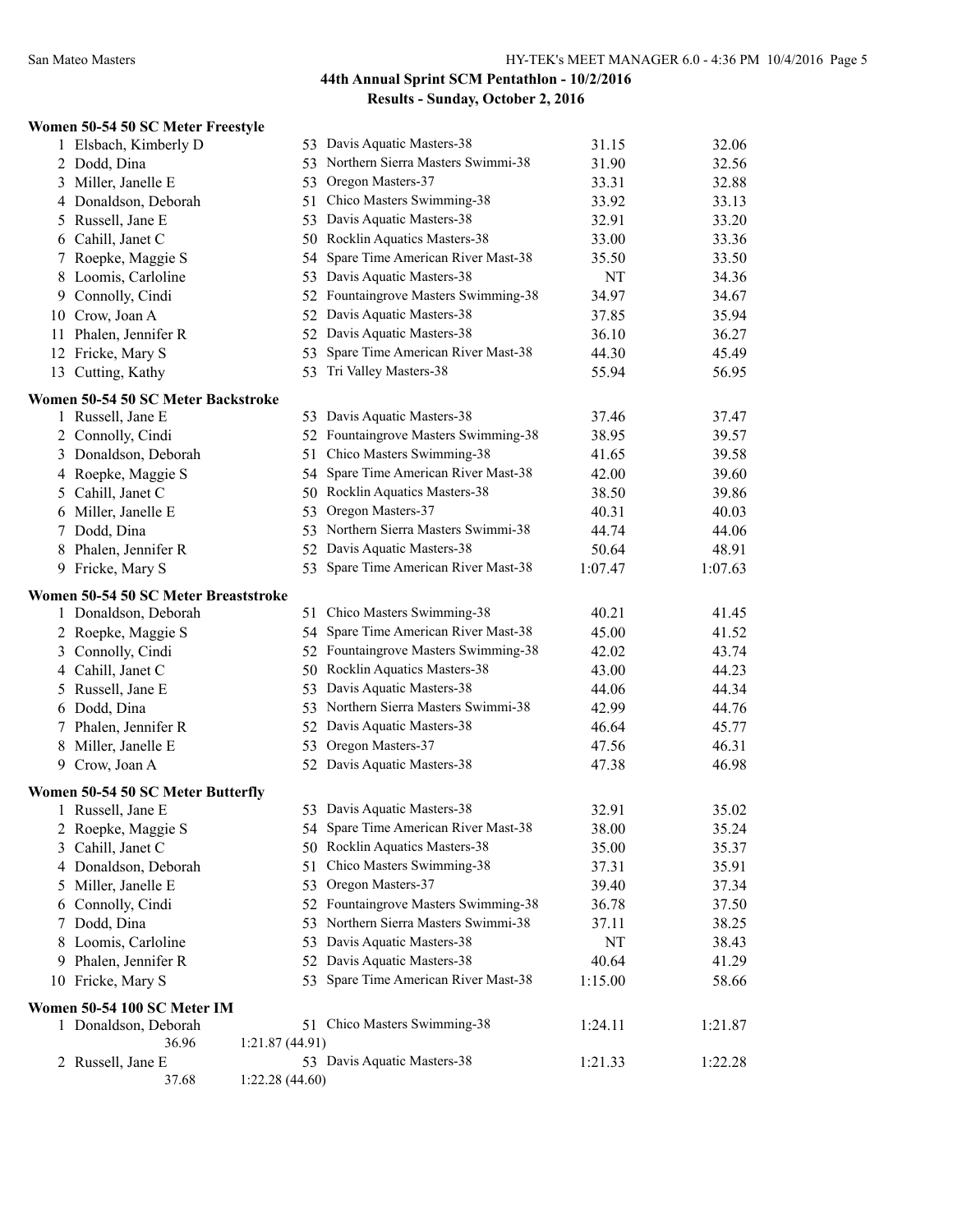#### **(Women 50-54 100 SC Meter IM)**

|   | 3 Roepke, Maggie S<br>38.36          | 54 Spare Time American River Mast-38                   | 1:30.50 | 1:22.95 |
|---|--------------------------------------|--------------------------------------------------------|---------|---------|
|   | 4 Connolly, Cindi                    | 1:22.95(44.59)<br>52 Fountaingrove Masters Swimming-38 | 1:23.39 | 1:25.01 |
|   | 39.33                                | 1:25.01(45.68)                                         |         |         |
| 5 | Miller, Janelle E                    | 53 Oregon Masters-37                                   | 1:27.48 | 1:25.40 |
|   | 39.41                                | 1:25.40(45.99)                                         |         |         |
| 6 | Cahill, Janet C                      | 50 Rocklin Aquatics Masters-38                         | 1:25.00 | 1:26.93 |
|   | 39.03                                | 1:26.93 (47.90)                                        |         |         |
| 7 | Dodd, Dina                           | 53 Northern Sierra Masters Swimmi-38                   | 1:25.54 | 1:27.31 |
|   | 42.20                                | 1:27.31(45.11)                                         |         |         |
|   | 8 Loomis, Carloline                  | 53 Davis Aquatic Masters-38                            | NT      | 1:28.40 |
|   | 41.38                                | 1:28.40(47.02)                                         |         |         |
|   | 9 Phalen, Jennifer R                 | 52 Davis Aquatic Masters-38                            | 1:34.64 | 1:34.96 |
|   | 47.97                                | 1:34.96 (46.99)                                        |         |         |
|   | --- Fricke, Mary S                   | 53 Spare Time American River Mast-38                   | 2:06.53 | DQ      |
|   | 1:00.95                              | DQ (1:01.79)                                           |         |         |
|   |                                      |                                                        |         |         |
|   | Women 55-59 50 SC Meter Freestyle    | 56 Santa Rosa Masters-38                               |         | 30.54   |
|   | 1 Walts, Merrie E                    |                                                        | 31.30   |         |
|   | 2 Wheeler, Barbara C                 | Tamalpais Aquatic Masters-38<br>59                     | 33.00   | 33.76   |
|   | 3 Rafkin, Louise                     | Albany Armada-PC<br>58                                 | 31.40   | 34.18   |
|   | 4 Lepinski, Cokie                    | Swymnut Masters-38<br>57                               | 36.00   | 34.28   |
|   | 5 Maryatt, Victoria A                | Rocklin Aquatics Masters-38<br>55.                     | 38.43   | 38.40   |
|   | 6 Focha, Teresa M                    | Modesto Area Aquatic Club-38<br>55.                    | 48.63   | 45.86   |
|   | Women 55-59 50 SC Meter Backstroke   |                                                        |         |         |
|   | 1 Walts, Merrie E                    | 56 Santa Rosa Masters-38                               | 35.99   | 35.34   |
|   | 2 Lepinski, Cokie                    | Swymnut Masters-38<br>57                               | 42.00   | 40.03   |
|   | 3 Wheeler, Barbara C                 | Tamalpais Aquatic Masters-38<br>59.                    | 41.00   | 42.60   |
|   | 4 Rafkin, Louise                     | 58 Albany Armada-PC                                    | 42.00   | 44.70   |
|   | 5 Maryatt, Victoria A                | 55 Rocklin Aquatics Masters-38                         | 48.33   | 47.33   |
|   | 6 Focha, Teresa M                    | 55 Modesto Area Aquatic Club-38                        | 57.58   | 54.66   |
|   |                                      |                                                        |         |         |
|   | Women 55-59 50 SC Meter Breaststroke |                                                        |         |         |
|   | 1 Walts, Merrie E                    | 56 Santa Rosa Masters-38                               | 42.91   | 41.28   |
|   | 2 Lepinski, Cokie                    | Swymnut Masters-38<br>57                               | 50.00   | 42.98   |
|   | 3 Wheeler, Barbara C                 | Tamalpais Aquatic Masters-38<br>59                     | 44.00   | 43.34   |
|   | 4 Rafkin, Louise                     | Albany Armada-PC<br>58                                 | 42.00   | 46.42   |
|   | 5 Maryatt, Victoria A                | 55 Rocklin Aquatics Masters-38                         | 49.70   | 51.22   |
|   | 6 Focha, Teresa M                    | 55 Modesto Area Aquatic Club-38                        | 1:05.25 | 1:01.14 |
|   |                                      |                                                        |         |         |
|   | Women 55-59 50 SC Meter Butterfly    | 56 Santa Rosa Masters-38                               |         |         |
|   | 1 Walts, Merrie E                    |                                                        | 37.00   | 35.45   |
|   | 2 Lepinski, Cokie                    | Swymnut Masters-38<br>57                               | 40.00   | 37.72   |
|   | 3 Rafkin, Louise                     | Albany Armada-PC<br>58                                 | 35.00   | 38.47   |
|   | 4 Wheeler, Barbara C                 | Tamalpais Aquatic Masters-38<br>59                     | 41.00   | 39.35   |
|   | 5 Maryatt, Victoria A                | Rocklin Aquatics Masters-38<br>55.                     | 47.95   | 47.83   |
|   | 6 Focha, Teresa M                    | 55 Modesto Area Aquatic Club-38                        | 54.78   | 52.40   |
|   | Women 55-59 100 SC Meter IM          |                                                        |         |         |
|   | 1 Walts, Merrie E                    | 56 Santa Rosa Masters-38                               | 1:19.53 | 1:18.19 |
|   | 36.13                                | 1:18.19(42.06)                                         |         |         |
|   | 2 Lepinski, Cokie                    | 57 Swymnut Masters-38                                  | 1:30.00 | 1:25.42 |
|   | 40.88                                | 1:25.42 (44.54)                                        |         |         |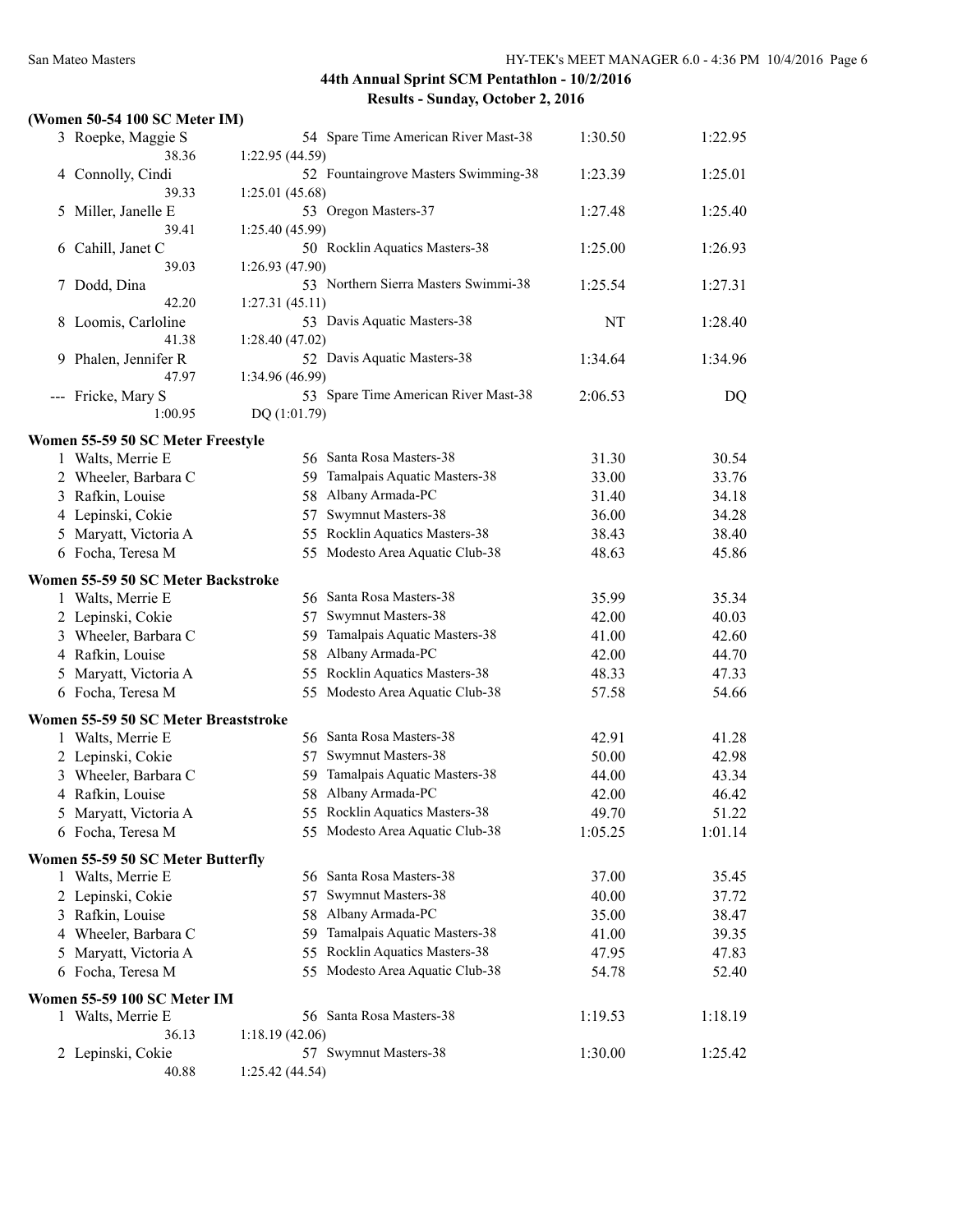| (Women 55-59 100 SC Meter IM)        |         |                   |                                      |                |         |
|--------------------------------------|---------|-------------------|--------------------------------------|----------------|---------|
| 3 Wheeler, Barbara C                 |         |                   | 59 Tamalpais Aquatic Masters-38      | 1:26.00        | 1:27.95 |
| 4 Rafkin, Louise                     |         |                   | 58 Albany Armada-PC                  | 1:19.00        | 1:28.69 |
|                                      | 41.36   | 1:28.69(47.33)    |                                      |                |         |
| Maryatt, Victoria A<br>5             |         |                   | 55 Rocklin Aquatics Masters-38       | 1:39.82        | 1:40.30 |
|                                      | 49.89   | 1:40.30(50.41)    |                                      |                |         |
| 6 Focha, Teresa M                    |         |                   | 55 Modesto Area Aquatic Club-38      | 2:05.00        | 1:59.61 |
|                                      | 56.49   | 1:59.61(1:03.12)  |                                      |                |         |
| Women 60-64 50 SC Meter Freestyle    |         |                   |                                      |                |         |
| 1 Pinto, Rebecca A                   |         |                   | 61 Menlo Masters Aka Team Sheeper-38 | 39.05          | 40.75   |
| 2 Jwaideh, Dara N                    |         |                   | 61 Davis Aquatic Masters-38          | 45.00          | 43.37   |
| 3 Tzikas, Karen A                    |         |                   | 63 Sacramento Masters-38             | 1:10.00        | 46.18   |
|                                      |         |                   |                                      |                |         |
| Women 60-64 50 SC Meter Backstroke   |         |                   | 61 Davis Aquatic Masters-38          |                |         |
| 1 Jwaideh, Dara N                    |         |                   | 61 Menlo Masters Aka Team Sheeper-38 | 50.00<br>48.22 | 47.72   |
| 2 Pinto, Rebecca A                   |         |                   |                                      |                | 48.92   |
| Women 60-64 50 SC Meter Breaststroke |         |                   |                                      |                |         |
| 1 Pinto, Rebecca A                   |         |                   | 61 Menlo Masters Aka Team Sheeper-38 | 55.03          | 53.95   |
| 2 Tzikas, Karen A                    |         |                   | 63 Sacramento Masters-38             | 1:50.00        | 56.28   |
| 3 Jwaideh, Dara N                    |         |                   | 61 Davis Aquatic Masters-38          | 1:00.00        | 57.53   |
| Women 60-64 50 SC Meter Butterfly    |         |                   |                                      |                |         |
| 1 Pinto, Rebecca A                   |         |                   | 61 Menlo Masters Aka Team Sheeper-38 | 39.04          | 43.91   |
| 2 Jwaideh, Dara N                    |         |                   | 61 Davis Aquatic Masters-38          | 55.00          | 50.78   |
|                                      |         |                   |                                      |                |         |
| Women 60-64 100 SC Meter IM          |         |                   |                                      |                |         |
| 1 Pinto, Rebecca A                   | 47.11   |                   | 61 Menlo Masters Aka Team Sheeper-38 | 1:45.22        | 1:39.51 |
| 2 Jwaideh, Dara N                    |         | 1:39.51 (52.40)   | 61 Davis Aquatic Masters-38          | 1:45.00        | 1:47.82 |
|                                      | 48.50   | 1:47.82 (59.32)   |                                      |                |         |
| Tzikas, Karen A<br>3                 |         |                   | 63 Sacramento Masters-38             | 4:00.00        | 2:06.46 |
|                                      | 1:00.96 | 2:06.46 (1:05.50) |                                      |                |         |
|                                      |         |                   |                                      |                |         |
| Women 65-69 50 SC Meter Freestyle    |         |                   |                                      |                |         |
| 1 Val, Laura B                       |         |                   | 65 Tamalpais Aquatic Masters-38      | 31.00          | 29.99   |
| 2 Brittingham, Regina                |         |                   | 65 Unattached-PC                     | 41.00          | 40.12   |
| Women 65-69 50 SC Meter Backstroke   |         |                   |                                      |                |         |
| 1 Val, Laura B                       |         |                   | 65 Tamalpais Aquatic Masters-38      | 35.50          | 34.12   |
| 2 Brittingham, Regina                |         |                   | 65 Unattached-PC                     | 52.50          | 52.09   |
| Women 65-69 50 SC Meter Breaststroke |         |                   |                                      |                |         |
| 1 Val, Laura B                       |         |                   | 65 Tamalpais Aquatic Masters-38      | 45.00          | 43.22   |
| 2 Brittingham, Regina                |         |                   | 65 Unattached-PC                     | 1:11.00        | 1:05.99 |
|                                      |         |                   |                                      |                |         |
| Women 65-69 50 SC Meter Butterfly    |         |                   |                                      |                |         |
| 1 Val, Laura B                       |         |                   | 65 Tamalpais Aquatic Masters-38      | 34.50          | 33.53   |
| 2 Brittingham, Regina                |         |                   | 65 Unattached-PC                     | 53.00          | 50.31   |
| Women 65-69 100 SC Meter IM          |         |                   |                                      |                |         |
| 1 Val, Laura B                       |         |                   | 65 Tamalpais Aquatic Masters-38      | 1:20.00        | 1:17.85 |
|                                      | 35.34   | 1:17.85(42.51)    |                                      |                |         |
| 2 Brittingham, Regina                |         |                   | 65 Unattached-PC                     | 1:56.50        | 1:59.30 |
|                                      | 55.19   | 1:59.30(1:04.11)  |                                      |                |         |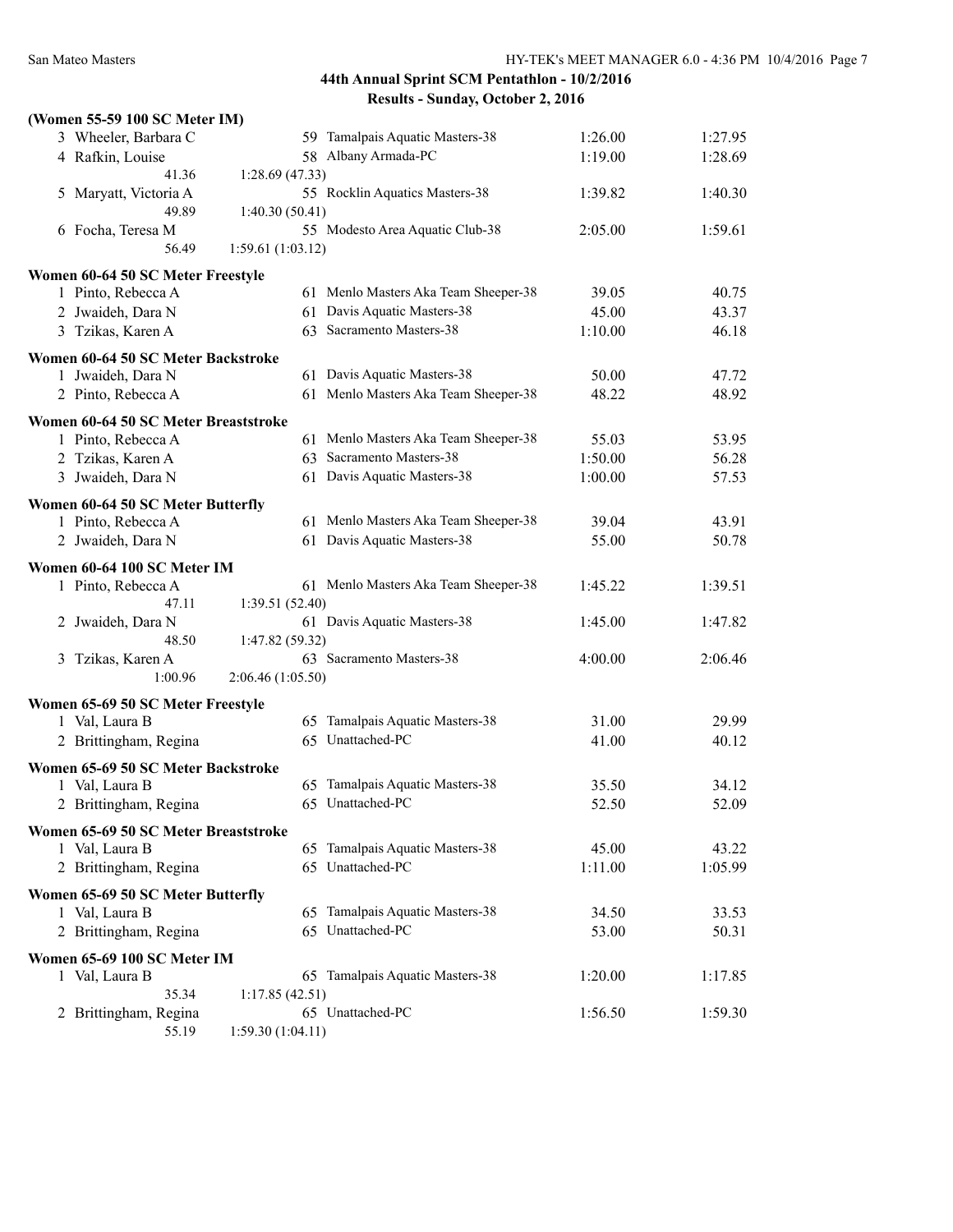| Women 70-74 50 SC Meter Freestyle              |           |                             |         |         |
|------------------------------------------------|-----------|-----------------------------|---------|---------|
| 1 Hill, Marcia M                               |           | 72 Walnut Creek Masters-38  | 44.00   | 44.00   |
| 2 Norris, Roswita                              |           | 74 Davis Aquatic Masters-38 | 1:06.42 | 1:06.61 |
| Women 70-74 50 SC Meter Backstroke             |           |                             |         |         |
| 1 Hill, Marcia M                               |           | 72 Walnut Creek Masters-38  | 1:00.00 | 57.78   |
| 2 Norris, Roswita                              |           | 74 Davis Aquatic Masters-38 | 1:08.30 | 1:08.13 |
| Women 70-74 50 SC Meter Breaststroke           |           |                             |         |         |
| 1 Hill, Marcia M                               |           | 72 Walnut Creek Masters-38  | 1:05.00 | 1:01.19 |
| 2 Norris, Roswita                              |           | 74 Davis Aquatic Masters-38 | 1:12.24 | 1:09.87 |
|                                                |           |                             |         |         |
| Women 70-74 50 SC Meter Butterfly              |           |                             |         |         |
| 1 Hill, Marcia M                               |           | 72 Walnut Creek Masters-38  | 1:00.00 | 1:00.78 |
| 2 Norris, Roswita                              |           | 74 Davis Aquatic Masters-38 | 1:44.34 | 1:33.60 |
| Women 70-74 100 SC Meter IM                    |           |                             |         |         |
| 1 Hill, Marcia M                               |           | 72 Walnut Creek Masters-38  | 2:03.00 | 2:02.52 |
| 59.61<br>2:02.52 (1:02.91)                     |           |                             |         |         |
| 2 Norris, Roswita                              |           | 74 Davis Aquatic Masters-38 | 2:44.45 | 2:43.52 |
| 1:28.05<br>2:43.52 (1:15.47)                   |           |                             |         |         |
| Women 75-79 50 SC Meter Freestyle              |           |                             |         |         |
| 1 Munn, Susan L                                |           | 78 Davis Aquatic Masters-38 | 48.12   | 47.19   |
| 2 Haworth, Joyce M                             |           | 79 Walnut Creek Masters-38  | 1:07.25 | 1:03.46 |
|                                                |           |                             |         |         |
| Women 75-79 50 SC Meter Backstroke             |           | 78 Davis Aquatic Masters-38 |         |         |
| 1 Munn, Susan L                                |           | 79 Walnut Creek Masters-38  | 57.95   | 58.99   |
| 2 Haworth, Joyce M                             |           |                             | 1:09.19 | 1:08.80 |
| Women 75-79 50 SC Meter Breaststroke           |           |                             |         |         |
| 1 Munn, Susan L                                |           | 78 Davis Aquatic Masters-38 | 1:01.48 | 1:03.70 |
| 2 Haworth, Joyce M                             |           | 79 Walnut Creek Masters-38  | 1:06.29 | 1:08.69 |
| Women 75-79 50 SC Meter Butterfly              |           |                             |         |         |
| 1 Munn, Susan L                                |           | 78 Davis Aquatic Masters-38 | 59.45   | 1:00.52 |
|                                                |           |                             |         |         |
| Women 75-79 100 SC Meter IM<br>1 Munn, Susan L |           | 78 Davis Aquatic Masters-38 | 2:00.10 | 2:03.82 |
| 2:04.04                                        | 2:03.82() |                             |         |         |
|                                                |           |                             |         |         |
| Men 18-24 50 SC Meter Freestyle                |           |                             |         |         |
| 1 Blumberg, Marc                               |           | 23 Davis Aquatic Masters-38 | 27.00   | 25.19   |
| 2 Crow, Benjamin                               |           | 22 Davis Aquatic Masters-38 | 27.27   | 27.37   |
| 3 Barta, Paul J                                |           | 24 Uc38-38                  | 30.00   | 28.73   |
| Men 18-24 50 SC Meter Backstroke               |           |                             |         |         |
| 1 May, Alexander                               |           | 23 Davis Aquatic Masters-38 | NT      | 28.64   |
| 2 Blumberg, Marc                               |           | 23 Davis Aquatic Masters-38 | 30.77   | 29.53   |
| 3 Crow, Benjamin                               |           | 22 Davis Aquatic Masters-38 | 35.26   | 33.49   |
| 4 May, Robert                                  |           | 19 Davis Aquatic Masters-38 | NT      | 34.64   |
| 5 Barta, Paul J                                |           | 24 Uc38-38                  | 38.00   | 34.70   |
| Men 18-24 50 SC Meter Breaststroke             |           |                             |         |         |
| 1 Blumberg, Marc                               |           | 23 Davis Aquatic Masters-38 | 33.15   | 33.19   |
| 2 May, Alexander                               |           | 23 Davis Aquatic Masters-38 | NT      | 33.57   |
| 3 Crow, Benjamin                               |           | 22 Davis Aquatic Masters-38 | 38.39   | 37.18   |
| 4 Barta, Paul J                                |           | 24 Uc38-38                  | 41.00   | 38.57   |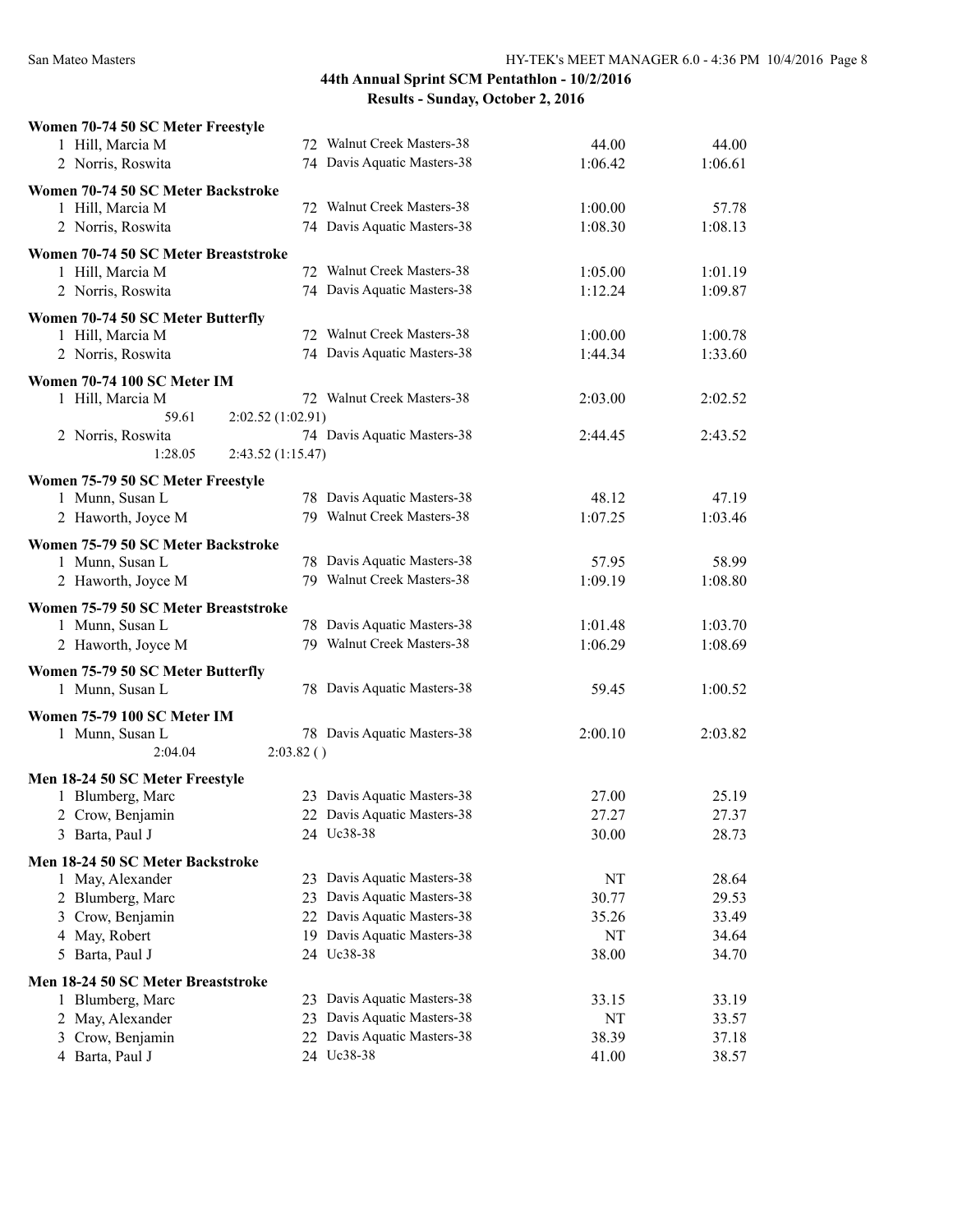| Men 18-24 50 SC Meter Butterfly                   |                                    |         |         |
|---------------------------------------------------|------------------------------------|---------|---------|
| 1 May, Alexander                                  | 23 Davis Aquatic Masters-38        | NT      | 26.60   |
| 2 Blumberg, Marc                                  | 23 Davis Aquatic Masters-38        | 28.00   | 27.07   |
| 3 May, Robert                                     | 19 Davis Aquatic Masters-38        | NT      | 30.70   |
| 4 Barta, Paul J                                   | 24 Uc38-38                         | 40.00   | 31.93   |
| <b>Men 18-24 100 SC Meter IM</b>                  |                                    |         |         |
| 1 Blumberg, Marc                                  | 23 Davis Aquatic Masters-38        | 1:05.14 | 1:03.10 |
| 29.49                                             | 1:03.10(33.61)                     |         |         |
| 2 May, Alexander                                  | 23 Davis Aquatic Masters-38        | NT      | 1:03.37 |
| 28.73                                             | 1:03.37(34.64)                     |         |         |
| May, Robert<br>3                                  | 19 Davis Aquatic Masters-38        | NT      | 1:12.94 |
| 32.48                                             | 1:12.94(40.46)                     |         |         |
| 4 Barta, Paul J                                   | 24 Uc38-38                         | 1:20.00 | 1:13.53 |
| 34.26                                             | 1:13.53(39.27)                     |         |         |
| Men 25-29 50 SC Meter Freestyle                   |                                    |         |         |
| 1 Hernandez, David T                              | 28 Walnut Creek Masters-38         | 28.00   | 25.68   |
| 2 Freed, Clinton W                                | 25 Vacaville Swim Club-38          | 25.30   | 27.08   |
| 3 Docken, Steffen S                               | 28 Davis Aquatic Masters-38        | 28.31   | 27.60   |
| 4 Leimkuhler, Kyle T                              | 29 Mountain View Masters-38        | 29.50   | 27.67   |
|                                                   |                                    |         |         |
| Men 25-29 50 SC Meter Backstroke                  |                                    |         |         |
| 1 Hernandez, David T                              | 28 Walnut Creek Masters-38         | 32.00   | 32.73   |
| 2 Docken, Steffen S                               | 28 Davis Aquatic Masters-38        | 34.20   | 33.16   |
| 3 Leimkuhler, Kyle T                              | 29 Mountain View Masters-38        | 32.53   | 33.65   |
| 4 Freed, Clinton W                                | 25 Vacaville Swim Club-38          | 40.00   | 37.42   |
| Men 25-29 50 SC Meter Breaststroke                |                                    |         |         |
| 1 Hernandez, David T                              | 28 Walnut Creek Masters-38         | 35.00   | 34.02   |
| 2 Leimkuhler, Kyle T                              | 29 Mountain View Masters-38        | 36.50   | 37.97   |
| 3 Docken, Steffen S                               | 28 Davis Aquatic Masters-38        | 40.00   | 38.46   |
| 4 Freed, Clinton W                                | 25 Vacaville Swim Club-38          | 45.00   | 40.42   |
| Men 25-29 50 SC Meter Butterfly                   |                                    |         |         |
| 1 Hernandez, David T                              | 28 Walnut Creek Masters-38         | 29.00   | 27.23   |
| 2 Leimkuhler, Kyle T                              | 29 Mountain View Masters-38        | 29.33   | 29.21   |
| 3 Freed, Clinton W                                | 25 Vacaville Swim Club-38          | 31.00   | 29.25   |
| 4 Docken, Steffen S                               | 28 Davis Aquatic Masters-38        | 29.12   | 29.28   |
|                                                   |                                    |         |         |
| Men 25-29 100 SC Meter IM<br>1 Hernandez, David T | 28 Walnut Creek Masters-38         | 1:12.00 | 1:06.89 |
| 31.32                                             | 1:06.89(35.57)                     |         |         |
| 2 Leimkuhler, Kyle T                              | 29 Mountain View Masters-38        | 1:09.84 | 1:10.36 |
| 32.00                                             | 1:10.36(38.36)                     |         |         |
| Docken, Steffen S<br>3                            | 28 Davis Aquatic Masters-38        | 1:14.25 | 1:10.70 |
| 31.61                                             | 1:10.70(39.09)                     |         |         |
| 4 Freed, Clinton W                                | 25 Vacaville Swim Club-38          | 1:30.00 | 1:16.66 |
| 35.12                                             | 1:16.66(41.54)                     |         |         |
|                                                   |                                    |         |         |
| Men 30-34 50 SC Meter Freestyle                   |                                    |         |         |
| 1 Volcansek, Ales                                 | 33 Uc38-38                         | 25.99   | 26.25   |
| 2 Sophie, Raymond                                 | 30 Rocklin Aquatics Masters-38     | 26.00   | 27.02   |
| 3 Hintz, Chris                                    | 31 Arden Hills Masters Swimming-38 | 36.00   | 28.45   |
| Men 30-34 50 SC Meter Backstroke                  |                                    |         |         |
| 1 Volcansek, Ales                                 | 33 Uc38-38                         | 29.99   | 30.96   |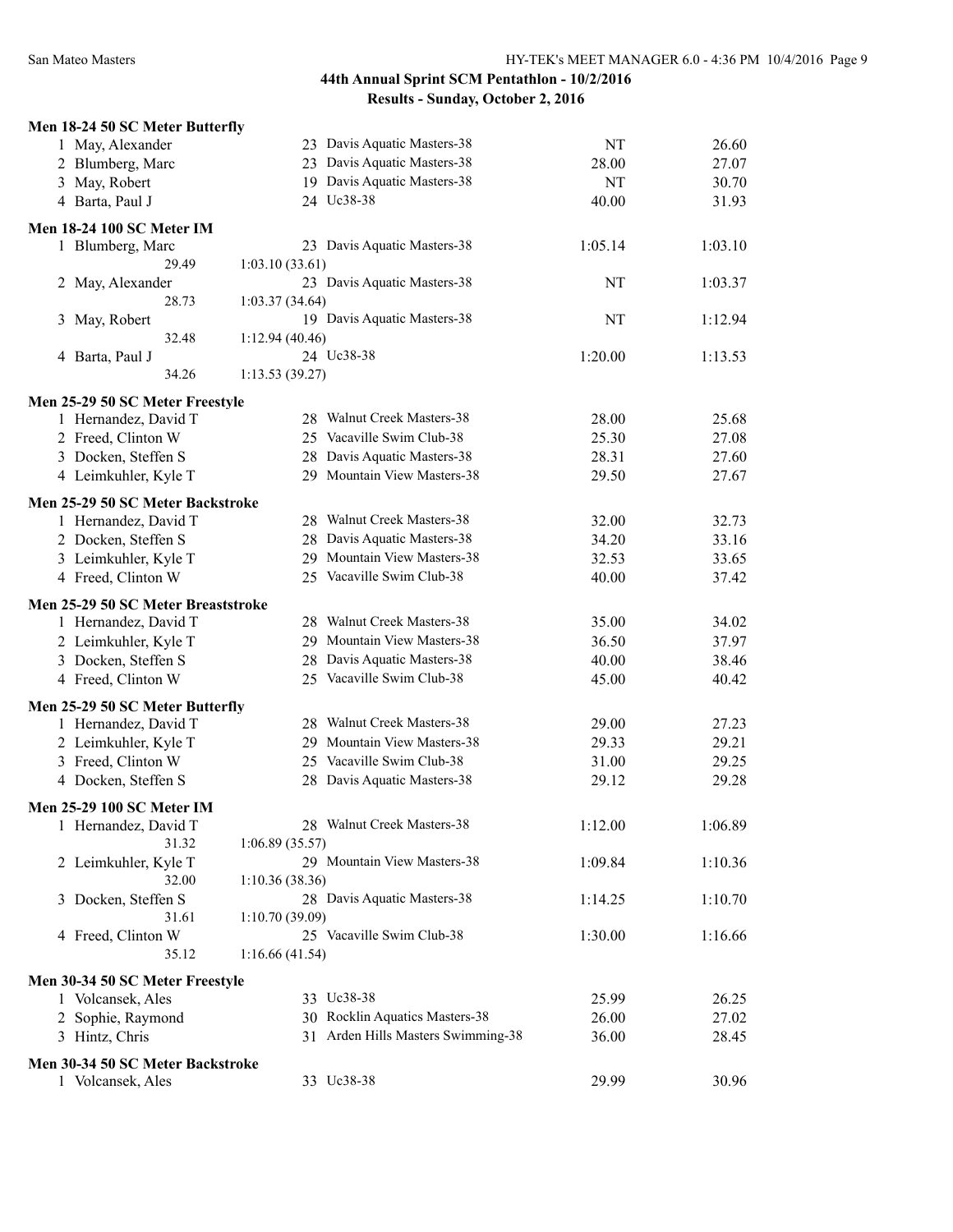| (Men 30-34 50 SC Meter Backstroke) |                |                                    |         |         |
|------------------------------------|----------------|------------------------------------|---------|---------|
| 2 Sophie, Raymond                  |                | 30 Rocklin Aquatics Masters-38     | 29.00   | 32.08   |
| Men 30-34 50 SC Meter Breaststroke |                |                                    |         |         |
| 1 Hintz, Chris                     |                | 31 Arden Hills Masters Swimming-38 | 40.00   | 34.31   |
| 2 Sophie, Raymond                  |                | 30 Rocklin Aquatics Masters-38     | 42.00   | 40.08   |
| Men 30-34 50 SC Meter Butterfly    |                |                                    |         |         |
| 1 Sophie, Raymond                  |                | 30 Rocklin Aquatics Masters-38     | 28.00   | 28.82   |
| 2 Volcansek, Ales                  |                | 33 Uc38-38                         | 29.99   | 29.58   |
| 3 Hintz, Chris                     |                | 31 Arden Hills Masters Swimming-38 | 38.00   | 30.51   |
| Men 35-39 50 SC Meter Freestyle    |                |                                    |         |         |
| 1 Monna, Greg                      |                | 39 Davis Aquatic Masters-38        | 25.00   | 25.79   |
| 2 Gawlick, Craig                   |                | 35 Mountain View Masters-38        | 25.62   | 25.94   |
| 3 Roper, Matthew D                 |                | 35 Davis Aquatic Masters-38        | 26.86   | 27.16   |
| 4 Waterson, Kevin                  |                | 37 Davis Aquatic Masters-38        | 30.33   | 30.79   |
| 5 Pro, Bryan M                     |                | 38 Davis Aquatic Masters-38        | 31.91   | 31.38   |
| Men 35-39 50 SC Meter Backstroke   |                |                                    |         |         |
| 1 Roper, Matthew D                 |                | 35 Davis Aquatic Masters-38        | 29.75   | 30.99   |
| 2 Gawlick, Craig                   |                | 35 Mountain View Masters-38        | 32.55   | 31.59   |
| 3 Waterson, Kevin                  |                | 37 Davis Aquatic Masters-38        | 37.25   | 36.57   |
| 4 Pro, Bryan M                     |                | 38 Davis Aquatic Masters-38        | 37.14   | 37.22   |
| Men 35-39 50 SC Meter Breaststroke |                |                                    |         |         |
| 1 Gawlick, Craig                   |                | 35 Mountain View Masters-38        | 33.07   | 33.57   |
| 2 Roper, Matthew D                 |                | 35 Davis Aquatic Masters-38        | 34.11   | 34.14   |
| 3 Pro, Bryan M                     |                | 38 Davis Aquatic Masters-38        | 39.38   | 40.81   |
| 4 Waterson, Kevin                  |                | 37 Davis Aquatic Masters-38        | 40.37   | 40.97   |
| Men 35-39 50 SC Meter Butterfly    |                |                                    |         |         |
| 1 Monna, Greg                      |                | 39 Davis Aquatic Masters-38        | 27.00   | 27.15   |
| 2 Gawlick, Craig                   |                | 35 Mountain View Masters-38        | 27.64   | 27.70   |
| 3 Roper, Matthew D                 |                | 35 Davis Aquatic Masters-38        | 29.11   | 28.90   |
| 4 Waterson, Kevin                  |                | 37 Davis Aquatic Masters-38        | 34.47   | 35.52   |
| 5 Pro, Bryan M                     |                | 38 Davis Aquatic Masters-38        | 36.04   | 37.10   |
| Men 35-39 100 SC Meter IM          |                |                                    |         |         |
| 1 Gawlick, Craig                   |                | 35 Mountain View Masters-38        | 1:03.88 | 1:04.94 |
| 29.83                              | 1:04.94(35.11) |                                    |         |         |
| 2 Monna, Greg                      |                | 39 Davis Aquatic Masters-38        | 1:06.00 | 1:06.06 |
| 30.66                              | 1:06.06(35.40) |                                    |         |         |
| 3 Roper, Matthew D                 |                | 35 Davis Aquatic Masters-38        | 1:06.82 | 1:06.36 |
| 30.26                              | 1:06.36(36.10) |                                    |         |         |
| Waterson, Kevin<br>4               |                | 37 Davis Aquatic Masters-38        | 1:18.00 | 1:17.41 |
| 35.28                              | 1:17.41(42.13) |                                    |         |         |
| 5 Pro, Bryan M                     |                | 38 Davis Aquatic Masters-38        | 1:29.51 | 1:20.11 |
| 37.80                              | 1:20.11(42.31) |                                    |         |         |
| Men 40-44 50 SC Meter Freestyle    |                |                                    |         |         |
| 1 Sabatini, Greg                   |                | 40 Richmond Plunge Masters-38      | 29.07   | 28.88   |
| 2 Keegan, Sean                     |                | 43 Davis Aquatic Masters-38        | 32.00   | 29.66   |
| Men 40-44 50 SC Meter Backstroke   |                |                                    |         |         |
| 1 Sabatini, Greg                   |                | 40 Richmond Plunge Masters-38      | 35.00   | 34.15   |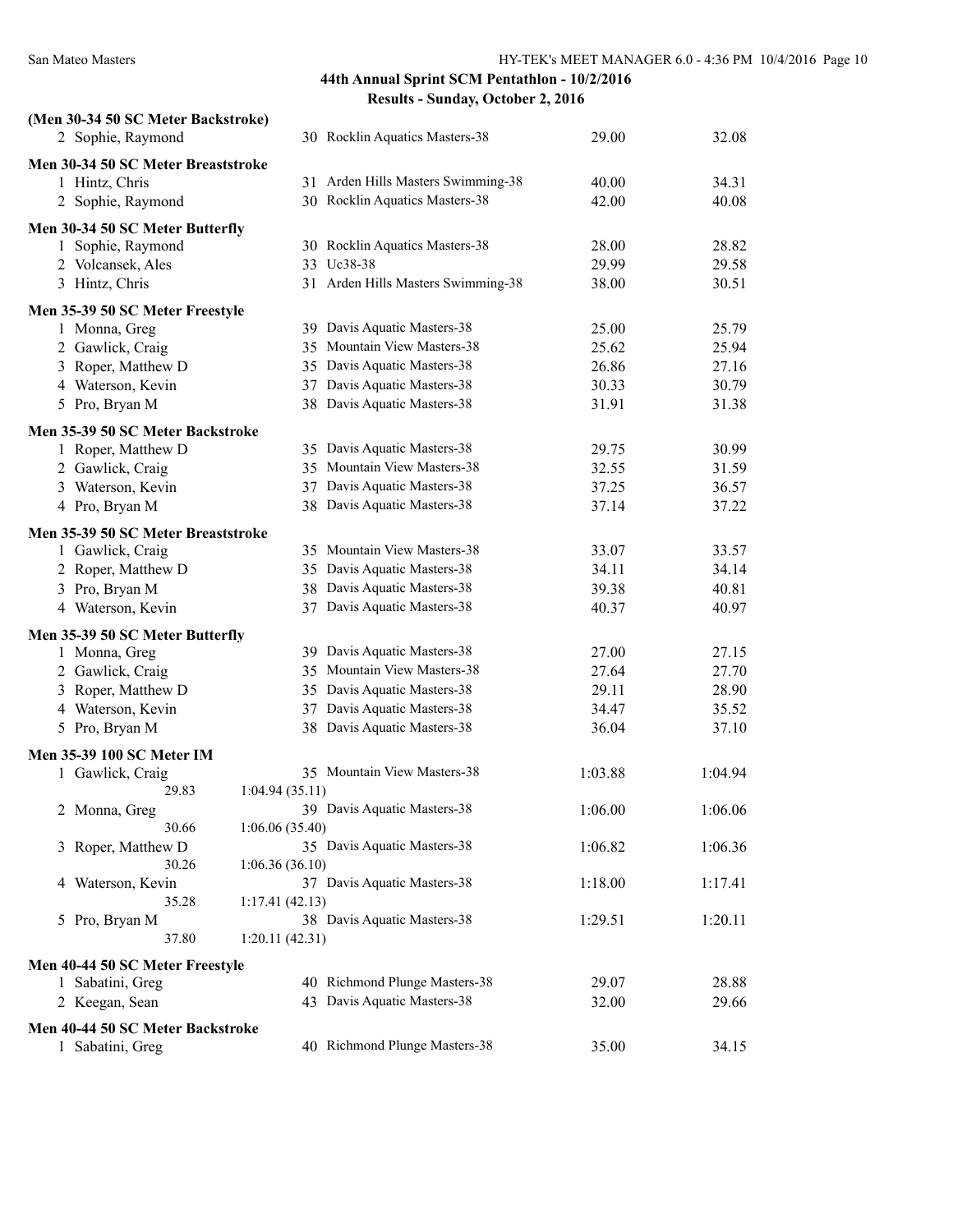| (Men 40-44 50 SC Meter Backstroke)                    |                |                                      |                |         |
|-------------------------------------------------------|----------------|--------------------------------------|----------------|---------|
| 2 Keegan, Sean                                        |                | 43 Davis Aquatic Masters-38          | 38.00          | 37.52   |
| Men 40-44 50 SC Meter Breaststroke                    |                |                                      |                |         |
| 1 Keegan, Sean                                        |                | 43 Davis Aquatic Masters-38          | 38.65          | 38.01   |
| 2 Sabatini, Greg                                      |                | 40 Richmond Plunge Masters-38        | 40.74          | 39.16   |
|                                                       |                |                                      |                |         |
| Men 40-44 50 SC Meter Butterfly                       |                | 40 Richmond Plunge Masters-38        |                | 32.54   |
| 1 Sabatini, Greg                                      |                | 43 Davis Aquatic Masters-38          | 33.86<br>36.00 | 34.80   |
| 2 Keegan, Sean                                        |                |                                      |                |         |
| <b>Men 40-44 100 SC Meter IM</b>                      |                |                                      |                |         |
| 1 Keegan, Sean                                        |                | 43 Davis Aquatic Masters-38          | 1:17.39        | 1:16.75 |
| 36.51                                                 | 1:16.75(40.24) |                                      |                |         |
| 2 Sabatini, Greg                                      |                | 40 Richmond Plunge Masters-38        | 1:18.93        | 1:17.01 |
| 36.48                                                 | 1:17.01(40.53) |                                      |                |         |
| Men 45-49 50 SC Meter Freestyle                       |                |                                      |                |         |
| 1 Hamilton, Rick M                                    |                | 49 Manatee Aquatic Masters Inc-38    | 26.89          | 26.50   |
| 2 Banbury, James S                                    |                | 47 Uc38-38                           | 28.10          | 27.63   |
| 3 Fahlen, Mark T                                      |                | 45 Modesto Area Aquatic Club-38      | 27.58          | 27.67   |
| 4 McCausland, Vance M                                 |                | 46 Spare Time American River Mast-38 | 29.12          | 28.75   |
| 5 Roth, Andrew M                                      |                | 48 Sacramento Masters-38             | 29.75          | 30.07   |
| 6 Zhang, Zhi                                          |                | 45 Flying Fish-38                    | 28.00          | 31.40   |
| 7 Shoup, Stephen                                      |                | 48 Swymnut Masters-38                | 34.00          | 31.91   |
| Men 45-49 50 SC Meter Backstroke                      |                |                                      |                |         |
| 1 Hamilton, Rick M                                    |                | 49 Manatee Aquatic Masters Inc-38    | 30.01          | 29.82   |
| 2 Banbury, James S                                    |                | 47 Uc38-38                           | 34.99          | 34.02   |
| 3 Fahlen, Mark T                                      |                | 45 Modesto Area Aquatic Club-38      | 34.00          | 34.53   |
| 4 Roth, Andrew M                                      |                | 48 Sacramento Masters-38             | 36.50          | 36.54   |
| 5 Flamik, George                                      |                | 47 Chico Masters Swimming-38         | 55.00          | 51.74   |
| Men 45-49 50 SC Meter Breaststroke                    |                |                                      |                |         |
| 1 Hamilton, Rick M                                    |                | 49 Manatee Aquatic Masters Inc-38    | 35.07          | 34.52   |
| 2 Fahlen, Mark T                                      |                | 45 Modesto Area Aquatic Club-38      | 36.00          | 36.56   |
| 3 Roth, Andrew M                                      |                | 48 Sacramento Masters-38             | 37.50          | 37.65   |
| 4 Zhang, Zhi                                          |                | 45 Flying Fish-38                    | 37.00          | 38.97   |
| Shoup, Stephen H<br>5                                 |                | 48 Swymnut Masters-38                | 43.00          | 40.60   |
| 6 Flamik, George                                      |                | 47 Chico Masters Swimming-38         | 49.00          | 50.20   |
| --- Banbury, James S                                  |                | 47 Uc38-38                           | 38.21          | DQ      |
|                                                       |                |                                      |                |         |
| Men 45-49 50 SC Meter Butterfly<br>1 Hamilton, Rick M |                | 49 Manatee Aquatic Masters Inc-38    | 28.57          | 28.48   |
| 2 McCausland, Vance M                                 |                | 46 Spare Time American River Mast-38 | 30.72          | 30.31   |
| 3 Banbury, James S                                    |                | 47 Uc38-38                           | 30.88          | 30.37   |
| 4 Fahlen, Mark T                                      |                | 45 Modesto Area Aquatic Club-38      | 31.00          | 31.18   |
| Roth, Andrew M<br>$\frac{1}{2}$                       |                | 48 Sacramento Masters-38             | 32.00          | DQ      |
|                                                       |                |                                      |                |         |
| <b>Men 45-49 100 SC Meter IM</b>                      |                |                                      |                |         |
| 1 Hamilton, Rick M                                    |                | 49 Manatee Aquatic Masters Inc-38    | 1:04.07        | 1:04.54 |
| 29.75                                                 | 1:04.54(34.79) |                                      |                |         |
| 2 Fahlen, Mark T                                      |                | 45 Modesto Area Aquatic Club-38      | 1:10.02        | 1:10.10 |
| 33.71                                                 | 1:10.10(36.39) | 47 Uc38-38                           |                | 1:11.26 |
| Banbury, James S<br>3<br>33.03                        | 1:11.26(38.23) |                                      | 1:15.25        |         |
|                                                       |                |                                      |                |         |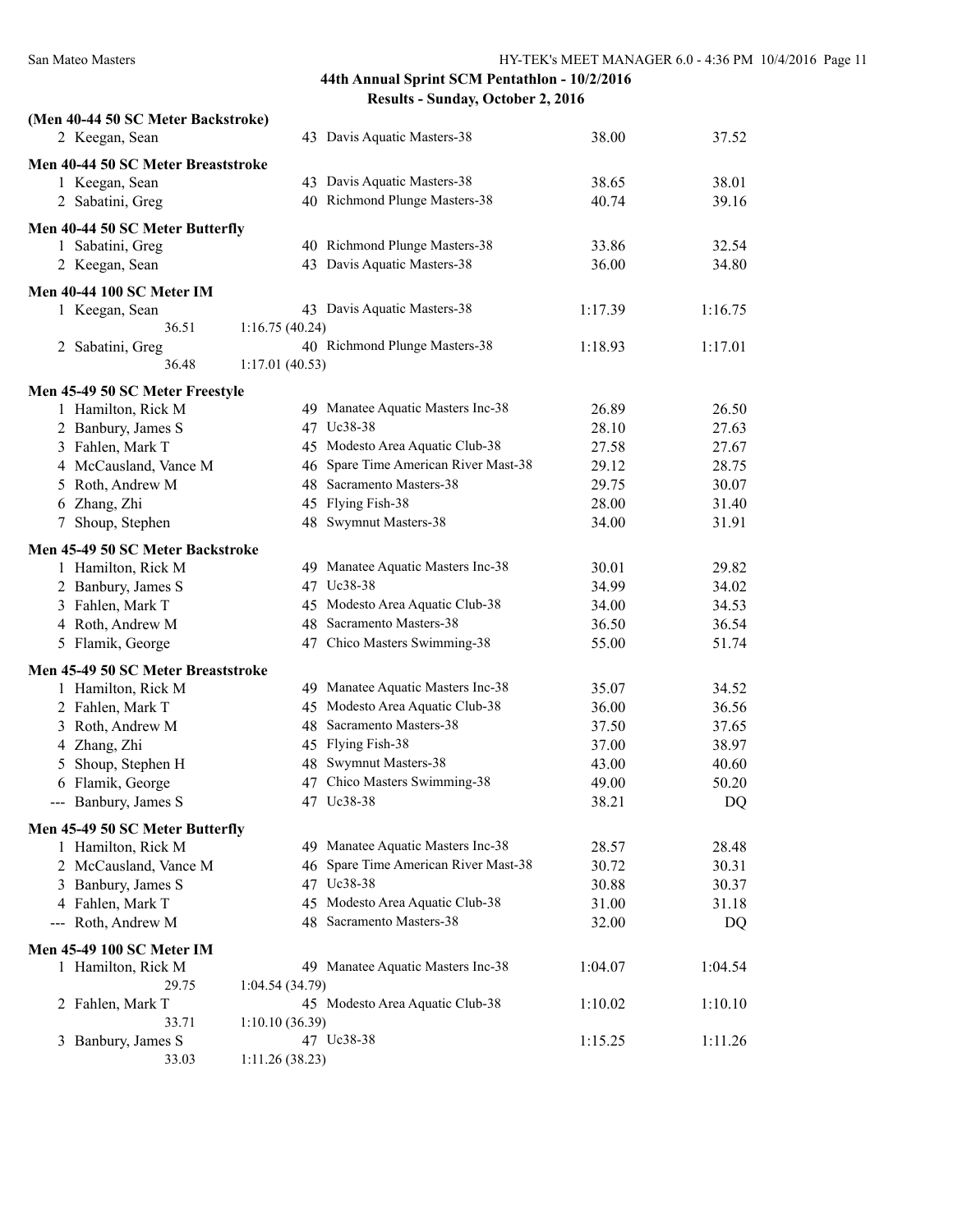|   | (Men 45-49 100 SC Meter IM)        |                |                                      |         |         |
|---|------------------------------------|----------------|--------------------------------------|---------|---------|
|   | 4 McCausland, Vance M              |                | 46 Spare Time American River Mast-38 | 1:11.37 | 1:13.97 |
|   | 33.27                              | 1:13.97(40.70) |                                      |         |         |
|   | 5 Roth, Andrew M<br>34.32          |                | 48 Sacramento Masters-38             | 1:15.00 | 1:14.84 |
|   |                                    | 1:14.84(40.52) | 48 Swymnut Masters-38                | 1:31.00 | 1:24.44 |
|   | 6 Shoup, Stephen H<br>38.98        | 1:24.44(45.46) |                                      |         |         |
|   | 7 Zhang, Zhi                       |                | 45 Flying Fish-38                    | 1:40.00 | 1:27.09 |
|   | 43.32                              | 1:27.09(43.77) |                                      |         |         |
|   | 8 Flamik, George                   |                | 47 Chico Masters Swimming-38         | 1:40.00 | 1:45.39 |
|   | 49.94                              | 1:45.39(55.45) |                                      |         |         |
|   | Men 50-54 50 SC Meter Freestyle    |                |                                      |         |         |
|   | 1 McAdam, Samuel T                 |                | 51 Davis Aquatic Masters-38          | 27.30   | 27.81   |
|   | 2 Bold, Richard J                  |                | 53 Arden Hills Masters Swimming-38   | 28.98   | 28.13   |
|   | 3 Neuman, Larry                    |                | 53 Rocklin Aquatics Masters-38       | 28.50   | 28.33   |
|   | 4 Torgerson, Rob                   |                | 54 Fountaingrove Masters Swimming-38 | 28.87   | 28.98   |
|   | 5 Boedtker, Markus S               |                | 52 Sacramento Masters-38             | 30.00   | 30.79   |
|   | 6 Rombold, Joseph                  | 51             | Spare Time American River Mast-38    | 35.00   | 31.13   |
|   | 7 Gustavson, Jeff A                |                | 54 Burlingame Aquatic Club-38        | 31.00   | 32.03   |
|   | 8 McAdams, Steve                   |                | 52 Ladera Oaks Masters-38            | 32.71   | 32.95   |
|   | 9 Davis, Joe                       |                | 52 Spare Time American River Mast-38 | 31.10   | 35.39   |
|   | Men 50-54 50 SC Meter Backstroke   |                |                                      |         |         |
|   | 1 Neuman, Larry                    |                | 53 Rocklin Aquatics Masters-38       | 32.00   | 32.29   |
|   | 2 McAdam, Samuel T                 | 51             | Davis Aquatic Masters-38             | 32.30   | 32.83   |
|   | 3 Bold, Richard J                  |                | 53 Arden Hills Masters Swimming-38   | 35.90   | 34.46   |
|   | 4 Torgerson, Rob                   |                | 54 Fountaingrove Masters Swimming-38 | 36.21   | 36.73   |
|   | 5 Boedtker, Markus S               |                | 52 Sacramento Masters-38             | 37.00   | 37.09   |
|   | 6 Rombold, Joseph                  | 51             | Spare Time American River Mast-38    | 40.00   | 40.99   |
|   | 7 Davis, Joe                       |                | 52 Spare Time American River Mast-38 | 37.20   | 41.45   |
|   | 8 Gustavson, Jeff A                |                | 54 Burlingame Aquatic Club-38        | 43.00   | 43.44   |
|   | 9 McAdams, Steve                   |                | 52 Ladera Oaks Masters-38            | 50.50   | 46.58   |
|   | Men 50-54 50 SC Meter Breaststroke |                |                                      |         |         |
|   | 1 McAdam, Samuel T                 |                | 51 Davis Aquatic Masters-38          | 35.30   | 34.61   |
|   | 2 Neuman, Larry                    | 53             | Rocklin Aquatics Masters-38          | 36.00   | 36.36   |
|   | 3 Bold, Richard J                  | 53             | Arden Hills Masters Swimming-38      | 38.75   | 37.67   |
|   | 4 Boedtker, Markus S               |                | 52 Sacramento Masters-38             | 38.00   | 38.47   |
|   | 5 Torgerson, Rob                   |                | 54 Fountaingrove Masters Swimming-38 | 39.73   | 39.73   |
|   | 6 McAdams, Steve                   |                | 52 Ladera Oaks Masters-38            | 50.50   | 46.38   |
|   | 7 Davis, Joe                       |                | 52 Spare Time American River Mast-38 | 42.30   | 46.43   |
|   | Men 50-54 50 SC Meter Butterfly    |                |                                      |         |         |
|   | 1 Neuman, Larry                    |                | 53 Rocklin Aquatics Masters-38       | 29.80   | 30.14   |
|   | 2 McAdam, Samuel T                 | 51             | Davis Aquatic Masters-38             | 29.48   | 30.31   |
|   | 3 Bold, Richard J                  |                | 53 Arden Hills Masters Swimming-38   | 31.00   | 30.66   |
|   | 4 Boedtker, Markus S               |                | 52 Sacramento Masters-38             | 33.00   | 33.01   |
| 5 | Torgerson, Rob                     |                | 54 Fountaingrove Masters Swimming-38 | 37.44   | 36.64   |
|   | 6 McAdams, Steve                   |                | 52 Ladera Oaks Masters-38            | 43.56   | 39.94   |
|   | 7 Gustavson, Jeff A                |                | 54 Burlingame Aquatic Club-38        | 43.00   | 41.97   |
|   | <b>Men 50-54 100 SC Meter IM</b>   |                |                                      |         |         |
|   | 1 McAdam, Samuel T                 |                | 51 Davis Aquatic Masters-38          | 1:10.00 | 1:08.45 |
|   | 31.96                              | 1:08.45(36.49) |                                      |         |         |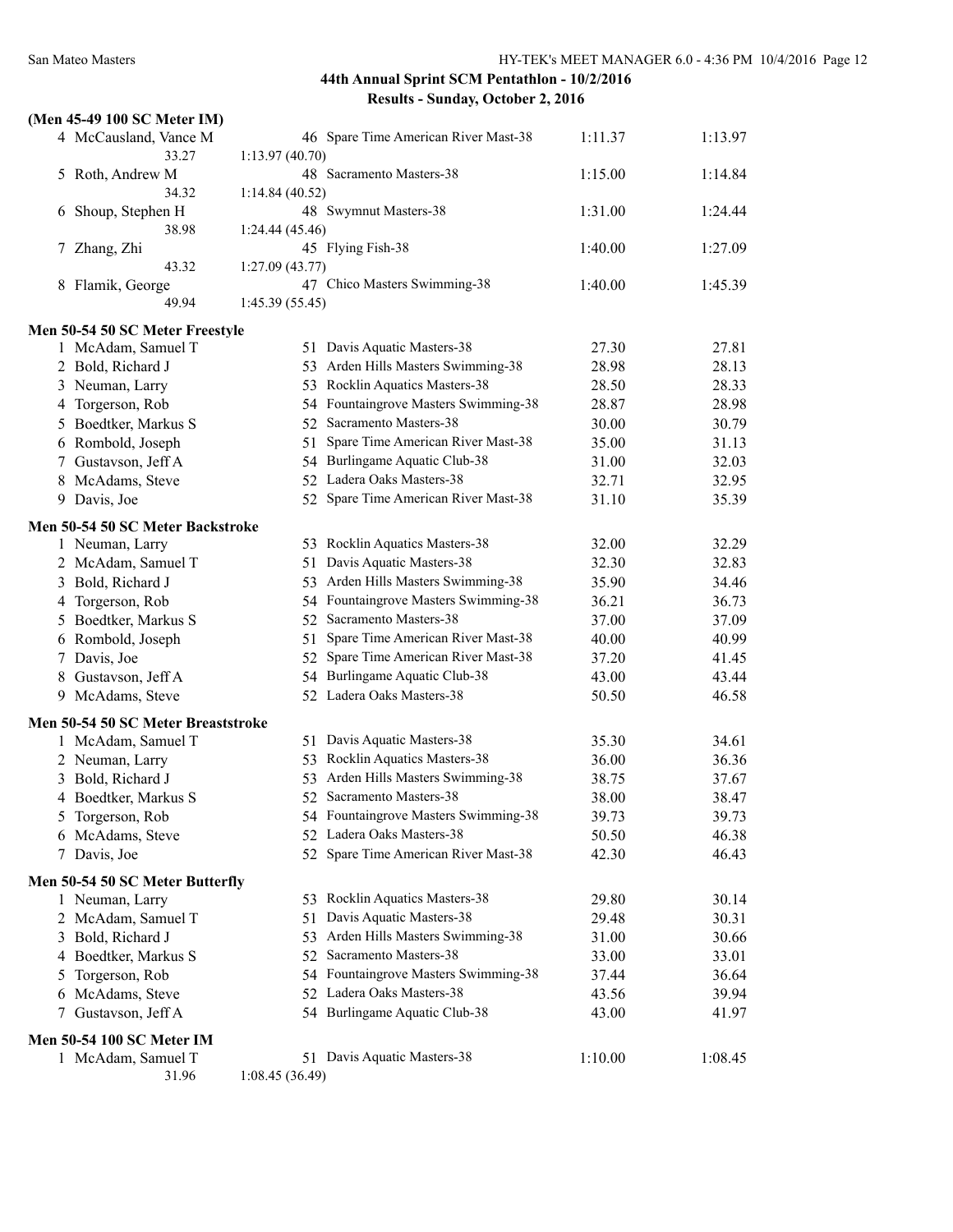|  |  | (Men 50-54 100 SC Meter IM) |  |
|--|--|-----------------------------|--|
|  |  |                             |  |

|   | 2 Neuman, Larry<br>32.24           | 53 Rocklin Aquatics Masters-38<br>1:10.78(38.54) | 1:09.50 | 1:10.78 |
|---|------------------------------------|--------------------------------------------------|---------|---------|
|   | 3 Bold, Richard J                  | 53 Arden Hills Masters Swimming-38               | 1:14.10 | 1:12.17 |
|   | 33.81                              | 1:12.17(38.36)                                   |         |         |
|   | 4 Boedtker, Markus S               | 52 Sacramento Masters-38                         | 1:15.00 | 1:15.70 |
|   | 36.27                              | 1:15.70 (39.43)                                  |         |         |
|   | 5 Torgerson, Rob                   | 54 Fountaingrove Masters Swimming-38             | 1:17.63 | 1:16.62 |
|   | 36.07                              | 1:16.62(40.55)                                   |         |         |
| 6 | Gustavson, Jeff A                  | 54 Burlingame Aquatic Club-38                    | 1:30.00 | 1:32.16 |
|   | 44.32                              | 1:32.16(47.84)                                   |         |         |
|   | 7 McAdams, Steve                   | 52 Ladera Oaks Masters-38                        | 1:36.24 | 1:34.04 |
|   | 45.48                              | 1:34.04 (48.56)                                  |         |         |
|   |                                    |                                                  |         |         |
|   | Men 55-59 50 SC Meter Freestyle    | 59 Tri Valley Masters-38                         | 28.23   | 28.17   |
|   | 1 Cutting, Steve                   | 55 Rocklin Aquatics Masters-38                   | 28.60   | 28.40   |
|   | 2 Maryatt, Andrew T                | 56 Richmond Plunge Masters-38                    | 28.97   | 29.06   |
|   | 3 Taylor, Ron A                    | 55 Arden Hills Masters Swimming-38               |         |         |
|   | 4 Woollgar, Mark D                 | 55 Mountain View Masters-38                      | 33.00   | 29.93   |
|   | 5 Campbell, Chris                  |                                                  | 33.00   | 32.90   |
|   | 6 Pinto, Harlan A                  | 59 Menlo Masters Aka Team Sheeper-38             | 34.13   | 35.08   |
|   | Men 55-59 50 SC Meter Backstroke   |                                                  |         |         |
|   | 1 Taylor, Ron A                    | 56 Richmond Plunge Masters-38                    | 32.85   | 32.56   |
|   | 2 Cutting, Steve                   | 59 Tri Valley Masters-38                         | 34.00   | 33.46   |
|   | 3 Maryatt, Andrew T                | 55 Rocklin Aquatics Masters-38                   | 35.10   | 34.47   |
|   | 4 Woollgar, Mark D                 | 55 Arden Hills Masters Swimming-38               | 40.00   | 36.02   |
|   | 5 Campbell, Chris                  | 55 Mountain View Masters-38                      | 45.00   | 42.91   |
|   | 6 Pinto, Harlan A                  | 59 Menlo Masters Aka Team Sheeper-38             | 44.48   | 47.69   |
|   | Men 55-59 50 SC Meter Breaststroke |                                                  |         |         |
|   | 1 Maryatt, Andrew T                | 55 Rocklin Aquatics Masters-38                   | 35.80   | 35.70   |
|   | 2 Cutting, Steve                   | Tri Valley Masters-38<br>59                      | 38.25   | 37.68   |
|   | 3 Taylor, Ron A                    | 56 Richmond Plunge Masters-38                    | 38.52   | 38.60   |
|   | 4 Hektner, Eric W                  | 58 Tri Valley Masters-38                         | 39.46   | 40.24   |
|   | 5 Pinto, Harlan A                  | 59 Menlo Masters Aka Team Sheeper-38             | 38.96   | 40.55   |
|   | 6 Woollgar, Mark D                 | 55 Arden Hills Masters Swimming-38               | 45.00   | 42.04   |
|   | 7 Campbell, Chris                  | 55 Mountain View Masters-38                      | 49.00   | 47.43   |
|   |                                    |                                                  |         |         |
|   | Men 55-59 50 SC Meter Butterfly    |                                                  |         |         |
|   | 1 Taylor, Ron A                    | 56 Richmond Plunge Masters-38                    | 30.39   | 30.59   |
|   | 2 Maryatt, Andrew T                | 55 Rocklin Aquatics Masters-38                   | 31.10   | 30.75   |
|   | 3 Cutting, Steve                   | 59 Tri Valley Masters-38                         | 32.00   | 31.27   |
|   | 4 Woollgar, Mark D                 | 55 Arden Hills Masters Swimming-38               | 35.00   | 32.87   |
|   | 5 Campbell, Chris                  | 55 Mountain View Masters-38                      | 37.00   | 36.22   |
|   | 6 Pinto, Harlan A                  | 59 Menlo Masters Aka Team Sheeper-38             | 36.75   | 39.71   |
|   | <b>Men 55-59 100 SC Meter IM</b>   |                                                  |         |         |
|   | 1 Cutting, Steve                   | 59 Tri Valley Masters-38                         | 1:11.68 | 1:11.39 |
|   | 33.15                              | 1:11.39(38.24)                                   |         |         |
|   | 2 Maryatt, Andrew T                | 55 Rocklin Aquatics Masters-38                   | 1:12.20 | 1:11.53 |
|   | 33.91                              | 1:11.53(37.62)                                   |         |         |
| 3 | Taylor, Ron A                      | 56 Richmond Plunge Masters-38                    | 1:12.80 | 1:12.88 |
|   | 33.02                              | 1:12.88 (39.86)                                  |         |         |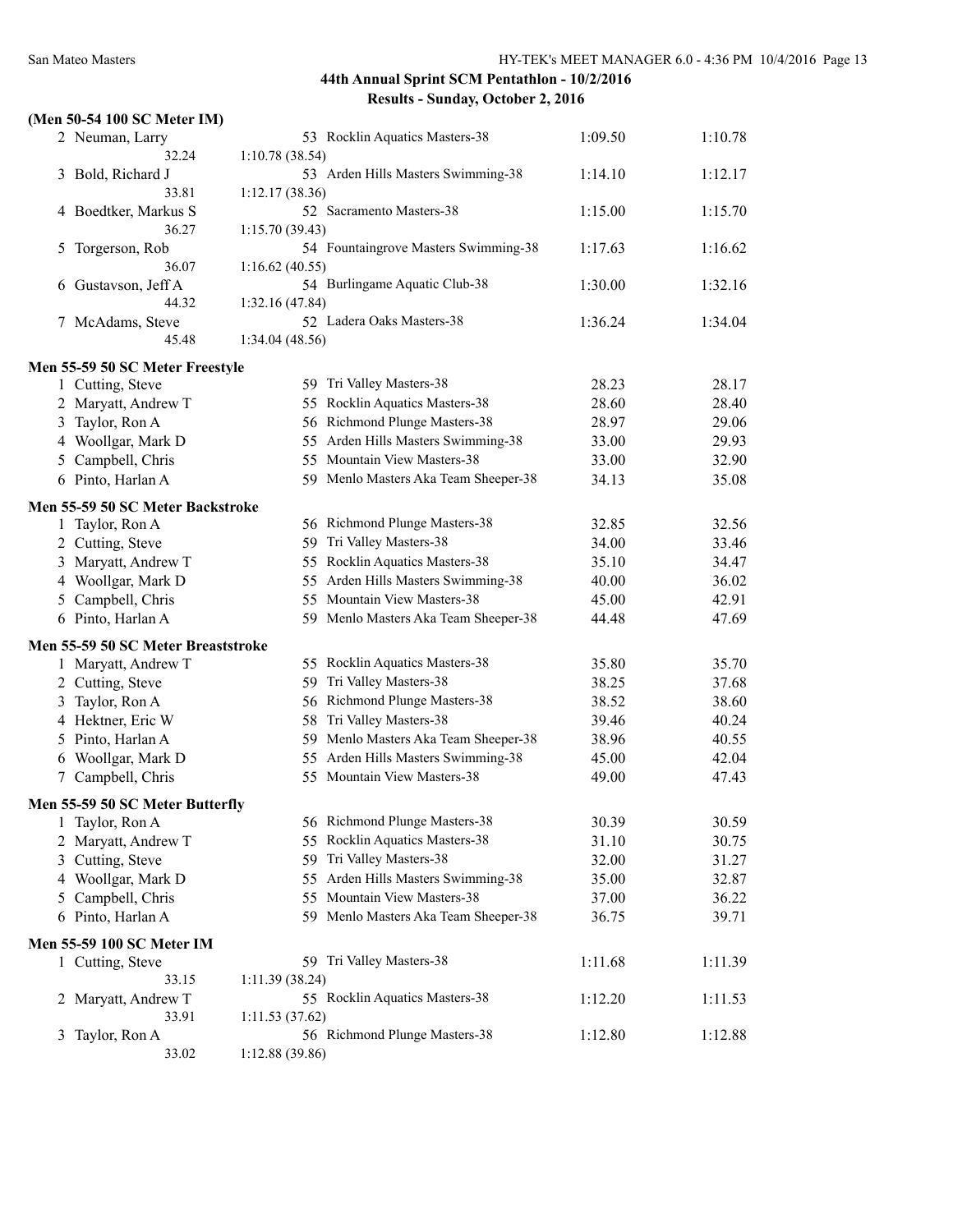| 4 Woollgar, Mark D<br>55 Arden Hills Masters Swimming-38<br>1:16.00<br>1:18.57<br>34.11<br>1:18.57(44.46)<br>55 Mountain View Masters-38<br>5 Campbell, Chris<br>1:25.00<br>1:26.56<br>40.91<br>1:26.56(45.65)<br>6 Pinto, Harlan A<br>59 Menlo Masters Aka Team Sheeper-38<br>1:26.83<br>1:29.05<br>43.05<br>1:29.05(46.00)<br>Men 60-64 50 SC Meter Freestyle<br>63 Davis Aquatic Masters-38<br>30.26<br>1 Kahn, Stuart L<br>31.03<br>61 Peninsula Community Center Mas-38<br>32.71<br>33.23<br>2 Anderson, Robert L<br>62 Uc38-38<br>3 Lloyd, John R<br>32.50<br>33.59<br>4 Madison, David K<br>63 Ladera Oaks Masters-38<br>35.00<br>34.99<br>Men 60-64 50 SC Meter Backstroke<br>61 Peninsula Community Center Mas-38<br>1 Anderson, Robert L<br>44.05<br>44.80<br>63 Ladera Oaks Masters-38<br>55.00<br>2 Madison, David K<br>49.31<br>Men 60-64 50 SC Meter Breaststroke<br>61 Peninsula Community Center Mas-38<br>38.00<br>39.08<br>1 Anderson, Robert L<br>63 Ladera Oaks Masters-38<br>46.00<br>2 Madison, David K<br>46.80<br>Men 60-64 50 SC Meter Butterfly<br>61 Peninsula Community Center Mas-38<br>35.60<br>1 Anderson, Robert L<br>34.90<br>63 Ladera Oaks Masters-38<br>2 Madison, David K<br>49.00<br>46.30<br><b>Men 60-64 100 SC Meter IM</b><br>61 Peninsula Community Center Mas-38<br>1:24.13<br>1:26.29<br>1 Anderson, Robert L<br>43.33<br>1:26.29 (42.96)<br>63 Ladera Oaks Masters-38<br>1:36.56<br>2 Madison, David K<br>1:35.00<br>49.02<br>1:36.56(47.54)<br>Men 65-69 50 SC Meter Freestyle<br>69 Santa Rosa Masters-38<br>29.25<br>29.82<br>1 Wilder, Hugh<br>69 Davis Aquatic Masters-38<br>30.00<br>30.09<br>2 McPherson, Andrew M<br>3 Meyerhoff, Rick<br>69 Tamalpais Aquatic Masters-38<br>32.00<br>31.76<br>Men 65-69 50 SC Meter Backstroke<br>69 Santa Rosa Masters-38<br>33.24<br>33.61<br>1 Wilder, Hugh<br>2 McPherson, Andrew M<br>69 Davis Aquatic Masters-38<br>36.00<br>36.04<br>69 Tamalpais Aquatic Masters-38<br>3 Meyerhoff, Rick<br>47.51<br>40.00<br>Men 65-69 50 SC Meter Breaststroke<br>69 Davis Aquatic Masters-38<br>38.00<br>39.93<br>1 McPherson, Andrew M<br>Tamalpais Aquatic Masters-38<br>40.00<br>2 Meyerhoff, Rick<br>40.81<br>69<br>69 Santa Rosa Masters-38<br>3 Wilder, Hugh<br>43.05<br>42.61<br>Men 65-69 50 SC Meter Butterfly<br>69 Davis Aquatic Masters-38<br>1 McPherson, Andrew M<br>32.00<br>31.94<br>69 Santa Rosa Masters-38<br>32.64<br>2 Wilder, Hugh<br>31.29<br>69 Tamalpais Aquatic Masters-38<br>3 Meyerhoff, Rick<br>35.07<br>35.00<br>Men 65-69 100 SC Meter IM<br>69 Santa Rosa Masters-38<br>1:17.10<br>1 Wilder, Hugh<br>1:15.53<br>34.35<br>1:17.10(42.75)<br>2 McPherson, Andrew M<br>69 Davis Aquatic Masters-38<br>1:16.50<br>1:17.91 | (Men 55-59 100 SC Meter IM) |                 |  |
|-----------------------------------------------------------------------------------------------------------------------------------------------------------------------------------------------------------------------------------------------------------------------------------------------------------------------------------------------------------------------------------------------------------------------------------------------------------------------------------------------------------------------------------------------------------------------------------------------------------------------------------------------------------------------------------------------------------------------------------------------------------------------------------------------------------------------------------------------------------------------------------------------------------------------------------------------------------------------------------------------------------------------------------------------------------------------------------------------------------------------------------------------------------------------------------------------------------------------------------------------------------------------------------------------------------------------------------------------------------------------------------------------------------------------------------------------------------------------------------------------------------------------------------------------------------------------------------------------------------------------------------------------------------------------------------------------------------------------------------------------------------------------------------------------------------------------------------------------------------------------------------------------------------------------------------------------------------------------------------------------------------------------------------------------------------------------------------------------------------------------------------------------------------------------------------------------------------------------------------------------------------------------------------------------------------------------------------------------------------------------------------------------------------------------------------------------------------------------------------------------------------------------------------------------------------------------------------------------------------------------------------------------------------------------------------------------------------------------------------------|-----------------------------|-----------------|--|
|                                                                                                                                                                                                                                                                                                                                                                                                                                                                                                                                                                                                                                                                                                                                                                                                                                                                                                                                                                                                                                                                                                                                                                                                                                                                                                                                                                                                                                                                                                                                                                                                                                                                                                                                                                                                                                                                                                                                                                                                                                                                                                                                                                                                                                                                                                                                                                                                                                                                                                                                                                                                                                                                                                                                         |                             |                 |  |
|                                                                                                                                                                                                                                                                                                                                                                                                                                                                                                                                                                                                                                                                                                                                                                                                                                                                                                                                                                                                                                                                                                                                                                                                                                                                                                                                                                                                                                                                                                                                                                                                                                                                                                                                                                                                                                                                                                                                                                                                                                                                                                                                                                                                                                                                                                                                                                                                                                                                                                                                                                                                                                                                                                                                         |                             |                 |  |
|                                                                                                                                                                                                                                                                                                                                                                                                                                                                                                                                                                                                                                                                                                                                                                                                                                                                                                                                                                                                                                                                                                                                                                                                                                                                                                                                                                                                                                                                                                                                                                                                                                                                                                                                                                                                                                                                                                                                                                                                                                                                                                                                                                                                                                                                                                                                                                                                                                                                                                                                                                                                                                                                                                                                         |                             |                 |  |
|                                                                                                                                                                                                                                                                                                                                                                                                                                                                                                                                                                                                                                                                                                                                                                                                                                                                                                                                                                                                                                                                                                                                                                                                                                                                                                                                                                                                                                                                                                                                                                                                                                                                                                                                                                                                                                                                                                                                                                                                                                                                                                                                                                                                                                                                                                                                                                                                                                                                                                                                                                                                                                                                                                                                         |                             |                 |  |
|                                                                                                                                                                                                                                                                                                                                                                                                                                                                                                                                                                                                                                                                                                                                                                                                                                                                                                                                                                                                                                                                                                                                                                                                                                                                                                                                                                                                                                                                                                                                                                                                                                                                                                                                                                                                                                                                                                                                                                                                                                                                                                                                                                                                                                                                                                                                                                                                                                                                                                                                                                                                                                                                                                                                         |                             |                 |  |
|                                                                                                                                                                                                                                                                                                                                                                                                                                                                                                                                                                                                                                                                                                                                                                                                                                                                                                                                                                                                                                                                                                                                                                                                                                                                                                                                                                                                                                                                                                                                                                                                                                                                                                                                                                                                                                                                                                                                                                                                                                                                                                                                                                                                                                                                                                                                                                                                                                                                                                                                                                                                                                                                                                                                         |                             |                 |  |
|                                                                                                                                                                                                                                                                                                                                                                                                                                                                                                                                                                                                                                                                                                                                                                                                                                                                                                                                                                                                                                                                                                                                                                                                                                                                                                                                                                                                                                                                                                                                                                                                                                                                                                                                                                                                                                                                                                                                                                                                                                                                                                                                                                                                                                                                                                                                                                                                                                                                                                                                                                                                                                                                                                                                         |                             |                 |  |
|                                                                                                                                                                                                                                                                                                                                                                                                                                                                                                                                                                                                                                                                                                                                                                                                                                                                                                                                                                                                                                                                                                                                                                                                                                                                                                                                                                                                                                                                                                                                                                                                                                                                                                                                                                                                                                                                                                                                                                                                                                                                                                                                                                                                                                                                                                                                                                                                                                                                                                                                                                                                                                                                                                                                         |                             |                 |  |
|                                                                                                                                                                                                                                                                                                                                                                                                                                                                                                                                                                                                                                                                                                                                                                                                                                                                                                                                                                                                                                                                                                                                                                                                                                                                                                                                                                                                                                                                                                                                                                                                                                                                                                                                                                                                                                                                                                                                                                                                                                                                                                                                                                                                                                                                                                                                                                                                                                                                                                                                                                                                                                                                                                                                         |                             |                 |  |
|                                                                                                                                                                                                                                                                                                                                                                                                                                                                                                                                                                                                                                                                                                                                                                                                                                                                                                                                                                                                                                                                                                                                                                                                                                                                                                                                                                                                                                                                                                                                                                                                                                                                                                                                                                                                                                                                                                                                                                                                                                                                                                                                                                                                                                                                                                                                                                                                                                                                                                                                                                                                                                                                                                                                         |                             |                 |  |
|                                                                                                                                                                                                                                                                                                                                                                                                                                                                                                                                                                                                                                                                                                                                                                                                                                                                                                                                                                                                                                                                                                                                                                                                                                                                                                                                                                                                                                                                                                                                                                                                                                                                                                                                                                                                                                                                                                                                                                                                                                                                                                                                                                                                                                                                                                                                                                                                                                                                                                                                                                                                                                                                                                                                         |                             |                 |  |
|                                                                                                                                                                                                                                                                                                                                                                                                                                                                                                                                                                                                                                                                                                                                                                                                                                                                                                                                                                                                                                                                                                                                                                                                                                                                                                                                                                                                                                                                                                                                                                                                                                                                                                                                                                                                                                                                                                                                                                                                                                                                                                                                                                                                                                                                                                                                                                                                                                                                                                                                                                                                                                                                                                                                         |                             |                 |  |
|                                                                                                                                                                                                                                                                                                                                                                                                                                                                                                                                                                                                                                                                                                                                                                                                                                                                                                                                                                                                                                                                                                                                                                                                                                                                                                                                                                                                                                                                                                                                                                                                                                                                                                                                                                                                                                                                                                                                                                                                                                                                                                                                                                                                                                                                                                                                                                                                                                                                                                                                                                                                                                                                                                                                         |                             |                 |  |
|                                                                                                                                                                                                                                                                                                                                                                                                                                                                                                                                                                                                                                                                                                                                                                                                                                                                                                                                                                                                                                                                                                                                                                                                                                                                                                                                                                                                                                                                                                                                                                                                                                                                                                                                                                                                                                                                                                                                                                                                                                                                                                                                                                                                                                                                                                                                                                                                                                                                                                                                                                                                                                                                                                                                         |                             |                 |  |
|                                                                                                                                                                                                                                                                                                                                                                                                                                                                                                                                                                                                                                                                                                                                                                                                                                                                                                                                                                                                                                                                                                                                                                                                                                                                                                                                                                                                                                                                                                                                                                                                                                                                                                                                                                                                                                                                                                                                                                                                                                                                                                                                                                                                                                                                                                                                                                                                                                                                                                                                                                                                                                                                                                                                         |                             |                 |  |
|                                                                                                                                                                                                                                                                                                                                                                                                                                                                                                                                                                                                                                                                                                                                                                                                                                                                                                                                                                                                                                                                                                                                                                                                                                                                                                                                                                                                                                                                                                                                                                                                                                                                                                                                                                                                                                                                                                                                                                                                                                                                                                                                                                                                                                                                                                                                                                                                                                                                                                                                                                                                                                                                                                                                         |                             |                 |  |
|                                                                                                                                                                                                                                                                                                                                                                                                                                                                                                                                                                                                                                                                                                                                                                                                                                                                                                                                                                                                                                                                                                                                                                                                                                                                                                                                                                                                                                                                                                                                                                                                                                                                                                                                                                                                                                                                                                                                                                                                                                                                                                                                                                                                                                                                                                                                                                                                                                                                                                                                                                                                                                                                                                                                         |                             |                 |  |
|                                                                                                                                                                                                                                                                                                                                                                                                                                                                                                                                                                                                                                                                                                                                                                                                                                                                                                                                                                                                                                                                                                                                                                                                                                                                                                                                                                                                                                                                                                                                                                                                                                                                                                                                                                                                                                                                                                                                                                                                                                                                                                                                                                                                                                                                                                                                                                                                                                                                                                                                                                                                                                                                                                                                         |                             |                 |  |
|                                                                                                                                                                                                                                                                                                                                                                                                                                                                                                                                                                                                                                                                                                                                                                                                                                                                                                                                                                                                                                                                                                                                                                                                                                                                                                                                                                                                                                                                                                                                                                                                                                                                                                                                                                                                                                                                                                                                                                                                                                                                                                                                                                                                                                                                                                                                                                                                                                                                                                                                                                                                                                                                                                                                         |                             |                 |  |
|                                                                                                                                                                                                                                                                                                                                                                                                                                                                                                                                                                                                                                                                                                                                                                                                                                                                                                                                                                                                                                                                                                                                                                                                                                                                                                                                                                                                                                                                                                                                                                                                                                                                                                                                                                                                                                                                                                                                                                                                                                                                                                                                                                                                                                                                                                                                                                                                                                                                                                                                                                                                                                                                                                                                         |                             |                 |  |
|                                                                                                                                                                                                                                                                                                                                                                                                                                                                                                                                                                                                                                                                                                                                                                                                                                                                                                                                                                                                                                                                                                                                                                                                                                                                                                                                                                                                                                                                                                                                                                                                                                                                                                                                                                                                                                                                                                                                                                                                                                                                                                                                                                                                                                                                                                                                                                                                                                                                                                                                                                                                                                                                                                                                         |                             |                 |  |
|                                                                                                                                                                                                                                                                                                                                                                                                                                                                                                                                                                                                                                                                                                                                                                                                                                                                                                                                                                                                                                                                                                                                                                                                                                                                                                                                                                                                                                                                                                                                                                                                                                                                                                                                                                                                                                                                                                                                                                                                                                                                                                                                                                                                                                                                                                                                                                                                                                                                                                                                                                                                                                                                                                                                         |                             |                 |  |
|                                                                                                                                                                                                                                                                                                                                                                                                                                                                                                                                                                                                                                                                                                                                                                                                                                                                                                                                                                                                                                                                                                                                                                                                                                                                                                                                                                                                                                                                                                                                                                                                                                                                                                                                                                                                                                                                                                                                                                                                                                                                                                                                                                                                                                                                                                                                                                                                                                                                                                                                                                                                                                                                                                                                         |                             |                 |  |
|                                                                                                                                                                                                                                                                                                                                                                                                                                                                                                                                                                                                                                                                                                                                                                                                                                                                                                                                                                                                                                                                                                                                                                                                                                                                                                                                                                                                                                                                                                                                                                                                                                                                                                                                                                                                                                                                                                                                                                                                                                                                                                                                                                                                                                                                                                                                                                                                                                                                                                                                                                                                                                                                                                                                         |                             |                 |  |
|                                                                                                                                                                                                                                                                                                                                                                                                                                                                                                                                                                                                                                                                                                                                                                                                                                                                                                                                                                                                                                                                                                                                                                                                                                                                                                                                                                                                                                                                                                                                                                                                                                                                                                                                                                                                                                                                                                                                                                                                                                                                                                                                                                                                                                                                                                                                                                                                                                                                                                                                                                                                                                                                                                                                         |                             |                 |  |
|                                                                                                                                                                                                                                                                                                                                                                                                                                                                                                                                                                                                                                                                                                                                                                                                                                                                                                                                                                                                                                                                                                                                                                                                                                                                                                                                                                                                                                                                                                                                                                                                                                                                                                                                                                                                                                                                                                                                                                                                                                                                                                                                                                                                                                                                                                                                                                                                                                                                                                                                                                                                                                                                                                                                         |                             |                 |  |
|                                                                                                                                                                                                                                                                                                                                                                                                                                                                                                                                                                                                                                                                                                                                                                                                                                                                                                                                                                                                                                                                                                                                                                                                                                                                                                                                                                                                                                                                                                                                                                                                                                                                                                                                                                                                                                                                                                                                                                                                                                                                                                                                                                                                                                                                                                                                                                                                                                                                                                                                                                                                                                                                                                                                         |                             |                 |  |
|                                                                                                                                                                                                                                                                                                                                                                                                                                                                                                                                                                                                                                                                                                                                                                                                                                                                                                                                                                                                                                                                                                                                                                                                                                                                                                                                                                                                                                                                                                                                                                                                                                                                                                                                                                                                                                                                                                                                                                                                                                                                                                                                                                                                                                                                                                                                                                                                                                                                                                                                                                                                                                                                                                                                         |                             |                 |  |
|                                                                                                                                                                                                                                                                                                                                                                                                                                                                                                                                                                                                                                                                                                                                                                                                                                                                                                                                                                                                                                                                                                                                                                                                                                                                                                                                                                                                                                                                                                                                                                                                                                                                                                                                                                                                                                                                                                                                                                                                                                                                                                                                                                                                                                                                                                                                                                                                                                                                                                                                                                                                                                                                                                                                         |                             |                 |  |
|                                                                                                                                                                                                                                                                                                                                                                                                                                                                                                                                                                                                                                                                                                                                                                                                                                                                                                                                                                                                                                                                                                                                                                                                                                                                                                                                                                                                                                                                                                                                                                                                                                                                                                                                                                                                                                                                                                                                                                                                                                                                                                                                                                                                                                                                                                                                                                                                                                                                                                                                                                                                                                                                                                                                         |                             |                 |  |
|                                                                                                                                                                                                                                                                                                                                                                                                                                                                                                                                                                                                                                                                                                                                                                                                                                                                                                                                                                                                                                                                                                                                                                                                                                                                                                                                                                                                                                                                                                                                                                                                                                                                                                                                                                                                                                                                                                                                                                                                                                                                                                                                                                                                                                                                                                                                                                                                                                                                                                                                                                                                                                                                                                                                         |                             |                 |  |
|                                                                                                                                                                                                                                                                                                                                                                                                                                                                                                                                                                                                                                                                                                                                                                                                                                                                                                                                                                                                                                                                                                                                                                                                                                                                                                                                                                                                                                                                                                                                                                                                                                                                                                                                                                                                                                                                                                                                                                                                                                                                                                                                                                                                                                                                                                                                                                                                                                                                                                                                                                                                                                                                                                                                         |                             |                 |  |
|                                                                                                                                                                                                                                                                                                                                                                                                                                                                                                                                                                                                                                                                                                                                                                                                                                                                                                                                                                                                                                                                                                                                                                                                                                                                                                                                                                                                                                                                                                                                                                                                                                                                                                                                                                                                                                                                                                                                                                                                                                                                                                                                                                                                                                                                                                                                                                                                                                                                                                                                                                                                                                                                                                                                         |                             |                 |  |
|                                                                                                                                                                                                                                                                                                                                                                                                                                                                                                                                                                                                                                                                                                                                                                                                                                                                                                                                                                                                                                                                                                                                                                                                                                                                                                                                                                                                                                                                                                                                                                                                                                                                                                                                                                                                                                                                                                                                                                                                                                                                                                                                                                                                                                                                                                                                                                                                                                                                                                                                                                                                                                                                                                                                         |                             |                 |  |
|                                                                                                                                                                                                                                                                                                                                                                                                                                                                                                                                                                                                                                                                                                                                                                                                                                                                                                                                                                                                                                                                                                                                                                                                                                                                                                                                                                                                                                                                                                                                                                                                                                                                                                                                                                                                                                                                                                                                                                                                                                                                                                                                                                                                                                                                                                                                                                                                                                                                                                                                                                                                                                                                                                                                         |                             |                 |  |
|                                                                                                                                                                                                                                                                                                                                                                                                                                                                                                                                                                                                                                                                                                                                                                                                                                                                                                                                                                                                                                                                                                                                                                                                                                                                                                                                                                                                                                                                                                                                                                                                                                                                                                                                                                                                                                                                                                                                                                                                                                                                                                                                                                                                                                                                                                                                                                                                                                                                                                                                                                                                                                                                                                                                         |                             |                 |  |
|                                                                                                                                                                                                                                                                                                                                                                                                                                                                                                                                                                                                                                                                                                                                                                                                                                                                                                                                                                                                                                                                                                                                                                                                                                                                                                                                                                                                                                                                                                                                                                                                                                                                                                                                                                                                                                                                                                                                                                                                                                                                                                                                                                                                                                                                                                                                                                                                                                                                                                                                                                                                                                                                                                                                         |                             |                 |  |
|                                                                                                                                                                                                                                                                                                                                                                                                                                                                                                                                                                                                                                                                                                                                                                                                                                                                                                                                                                                                                                                                                                                                                                                                                                                                                                                                                                                                                                                                                                                                                                                                                                                                                                                                                                                                                                                                                                                                                                                                                                                                                                                                                                                                                                                                                                                                                                                                                                                                                                                                                                                                                                                                                                                                         |                             |                 |  |
|                                                                                                                                                                                                                                                                                                                                                                                                                                                                                                                                                                                                                                                                                                                                                                                                                                                                                                                                                                                                                                                                                                                                                                                                                                                                                                                                                                                                                                                                                                                                                                                                                                                                                                                                                                                                                                                                                                                                                                                                                                                                                                                                                                                                                                                                                                                                                                                                                                                                                                                                                                                                                                                                                                                                         |                             |                 |  |
|                                                                                                                                                                                                                                                                                                                                                                                                                                                                                                                                                                                                                                                                                                                                                                                                                                                                                                                                                                                                                                                                                                                                                                                                                                                                                                                                                                                                                                                                                                                                                                                                                                                                                                                                                                                                                                                                                                                                                                                                                                                                                                                                                                                                                                                                                                                                                                                                                                                                                                                                                                                                                                                                                                                                         |                             |                 |  |
|                                                                                                                                                                                                                                                                                                                                                                                                                                                                                                                                                                                                                                                                                                                                                                                                                                                                                                                                                                                                                                                                                                                                                                                                                                                                                                                                                                                                                                                                                                                                                                                                                                                                                                                                                                                                                                                                                                                                                                                                                                                                                                                                                                                                                                                                                                                                                                                                                                                                                                                                                                                                                                                                                                                                         |                             |                 |  |
|                                                                                                                                                                                                                                                                                                                                                                                                                                                                                                                                                                                                                                                                                                                                                                                                                                                                                                                                                                                                                                                                                                                                                                                                                                                                                                                                                                                                                                                                                                                                                                                                                                                                                                                                                                                                                                                                                                                                                                                                                                                                                                                                                                                                                                                                                                                                                                                                                                                                                                                                                                                                                                                                                                                                         |                             |                 |  |
|                                                                                                                                                                                                                                                                                                                                                                                                                                                                                                                                                                                                                                                                                                                                                                                                                                                                                                                                                                                                                                                                                                                                                                                                                                                                                                                                                                                                                                                                                                                                                                                                                                                                                                                                                                                                                                                                                                                                                                                                                                                                                                                                                                                                                                                                                                                                                                                                                                                                                                                                                                                                                                                                                                                                         |                             |                 |  |
|                                                                                                                                                                                                                                                                                                                                                                                                                                                                                                                                                                                                                                                                                                                                                                                                                                                                                                                                                                                                                                                                                                                                                                                                                                                                                                                                                                                                                                                                                                                                                                                                                                                                                                                                                                                                                                                                                                                                                                                                                                                                                                                                                                                                                                                                                                                                                                                                                                                                                                                                                                                                                                                                                                                                         |                             |                 |  |
|                                                                                                                                                                                                                                                                                                                                                                                                                                                                                                                                                                                                                                                                                                                                                                                                                                                                                                                                                                                                                                                                                                                                                                                                                                                                                                                                                                                                                                                                                                                                                                                                                                                                                                                                                                                                                                                                                                                                                                                                                                                                                                                                                                                                                                                                                                                                                                                                                                                                                                                                                                                                                                                                                                                                         |                             |                 |  |
|                                                                                                                                                                                                                                                                                                                                                                                                                                                                                                                                                                                                                                                                                                                                                                                                                                                                                                                                                                                                                                                                                                                                                                                                                                                                                                                                                                                                                                                                                                                                                                                                                                                                                                                                                                                                                                                                                                                                                                                                                                                                                                                                                                                                                                                                                                                                                                                                                                                                                                                                                                                                                                                                                                                                         |                             |                 |  |
|                                                                                                                                                                                                                                                                                                                                                                                                                                                                                                                                                                                                                                                                                                                                                                                                                                                                                                                                                                                                                                                                                                                                                                                                                                                                                                                                                                                                                                                                                                                                                                                                                                                                                                                                                                                                                                                                                                                                                                                                                                                                                                                                                                                                                                                                                                                                                                                                                                                                                                                                                                                                                                                                                                                                         |                             |                 |  |
|                                                                                                                                                                                                                                                                                                                                                                                                                                                                                                                                                                                                                                                                                                                                                                                                                                                                                                                                                                                                                                                                                                                                                                                                                                                                                                                                                                                                                                                                                                                                                                                                                                                                                                                                                                                                                                                                                                                                                                                                                                                                                                                                                                                                                                                                                                                                                                                                                                                                                                                                                                                                                                                                                                                                         |                             |                 |  |
|                                                                                                                                                                                                                                                                                                                                                                                                                                                                                                                                                                                                                                                                                                                                                                                                                                                                                                                                                                                                                                                                                                                                                                                                                                                                                                                                                                                                                                                                                                                                                                                                                                                                                                                                                                                                                                                                                                                                                                                                                                                                                                                                                                                                                                                                                                                                                                                                                                                                                                                                                                                                                                                                                                                                         | 36.32                       | 1:17.91 (41.59) |  |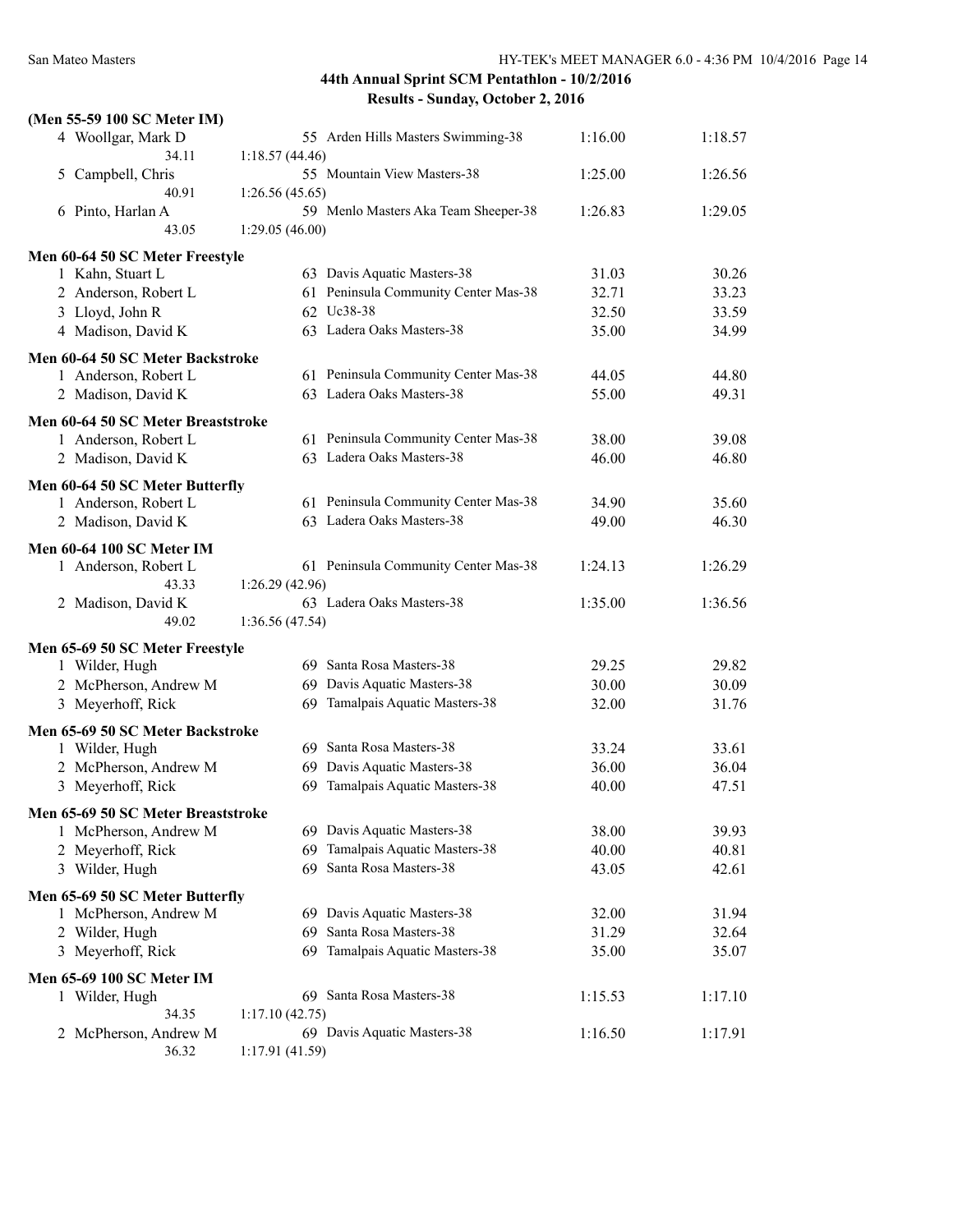| (Men 65-69 100 SC Meter IM)                            |                   |                                      |         |         |
|--------------------------------------------------------|-------------------|--------------------------------------|---------|---------|
| 3 Meyerhoff, Rick<br>42.68                             | 1:26.07(43.39)    | 69 Tamalpais Aquatic Masters-38      | 1:20.00 | 1:26.07 |
| Men 70-74 50 SC Meter Freestyle                        |                   |                                      |         |         |
| 1 Burns, Richard                                       |                   | 73 Tamalpais Aquatic Masters-38      | 31.00   | 30.62   |
| 2 Phillips, Eric W                                     |                   | 70 Sacramento Masters-38             | 36.20   | 34.35   |
| Men 70-74 50 SC Meter Backstroke<br>1 Burns, Richard   |                   | 73 Tamalpais Aquatic Masters-38      | 35.00   | 34.70   |
| Men 70-74 50 SC Meter Breaststroke<br>1 Burns, Richard |                   | 73 Tamalpais Aquatic Masters-38      | 42.50   | 42.52   |
| Men 70-74 50 SC Meter Butterfly<br>1 Burns, Richard    |                   | 73 Tamalpais Aquatic Masters-38      | 33.50   | 32.54   |
| <b>Men 70-74 100 SC Meter IM</b>                       |                   |                                      |         |         |
| 1 Burns, Richard<br>35.56                              | 1:18.46(42.90)    | 73 Tamalpais Aquatic Masters-38      | 1:18.50 | 1:18.46 |
| Men 75-79 50 SC Meter Freestyle                        |                   |                                      |         |         |
| 1 Norris, Robert F                                     |                   | 78 Davis Aquatic Masters-38          | 49.00   | 45.69   |
| Men 75-79 50 SC Meter Backstroke<br>1 Norris, Robert F |                   | 78 Davis Aquatic Masters-38          | 50.49   | 48.50   |
| Men 75-79 50 SC Meter Breaststroke                     |                   |                                      |         |         |
| 1 Norris, Robert F                                     |                   | 78 Davis Aquatic Masters-38          | 1:03.00 | 1:10.82 |
| Men 75-79 50 SC Meter Butterfly<br>1 Norris, Robert F  |                   | 78 Davis Aquatic Masters-38          | 1:01.00 | 1:05.23 |
| <b>Men 75-79 100 SC Meter IM</b>                       |                   |                                      |         |         |
| 1 Norris, Robert F<br>57.65                            | 2:04.73 (1:07.08) | 78 Davis Aquatic Masters-38          | 1:56.21 | 2:04.73 |
| Men 80-84 50 SC Meter Freestyle                        |                   |                                      |         |         |
| 1 Grohe, William E                                     |                   | 83 University of San Francisco Ma-38 | 53.78   | 52.89   |
| 2 Braly, Mark                                          |                   | 81 Davis Aquatic Masters-38          | 1:01.11 | 1:15.69 |
| Men 80-84 50 SC Meter Backstroke                       |                   |                                      |         |         |
| 1 Grohe, William E                                     |                   | 83 University of San Francisco Ma-38 | 1:03.53 | 1:13.24 |
| 2 Braly, Mark                                          |                   | 81 Davis Aquatic Masters-38          | 1:35.53 | 1:53.30 |
| Men 80-84 50 SC Meter Breaststroke                     |                   |                                      |         |         |
| 1 Grohe, William E                                     |                   | 83 University of San Francisco Ma-38 | 1:40.10 | 1:20.33 |
| --- Braly, Mark                                        |                   | 81 Davis Aquatic Masters-38          | 2:03.00 | DQ      |
| Men 80-84 50 SC Meter Butterfly                        |                   |                                      |         |         |
| 1 Braly, Mark                                          |                   | 81 Davis Aquatic Masters-38          | 1:25.14 | 1:31.27 |
| 2 Grohe, William E                                     |                   | 83 University of San Francisco Ma-38 | 1:40.03 | 1:36.09 |
| <b>Men 80-84 100 SC Meter IM</b>                       |                   |                                      |         |         |
| 1 Grohe, William E                                     |                   | 83 University of San Francisco Ma-38 | 2:51.85 | 2:54.65 |
| 1:24.48                                                | 2:54.65(1:30.17)  |                                      |         |         |
| 2 Braly, Mark                                          |                   | 81 Davis Aquatic Masters-38          | 3:19.51 | 3:29.70 |
| 1:43.40                                                | 3:29.70 (1:46.30) |                                      |         |         |